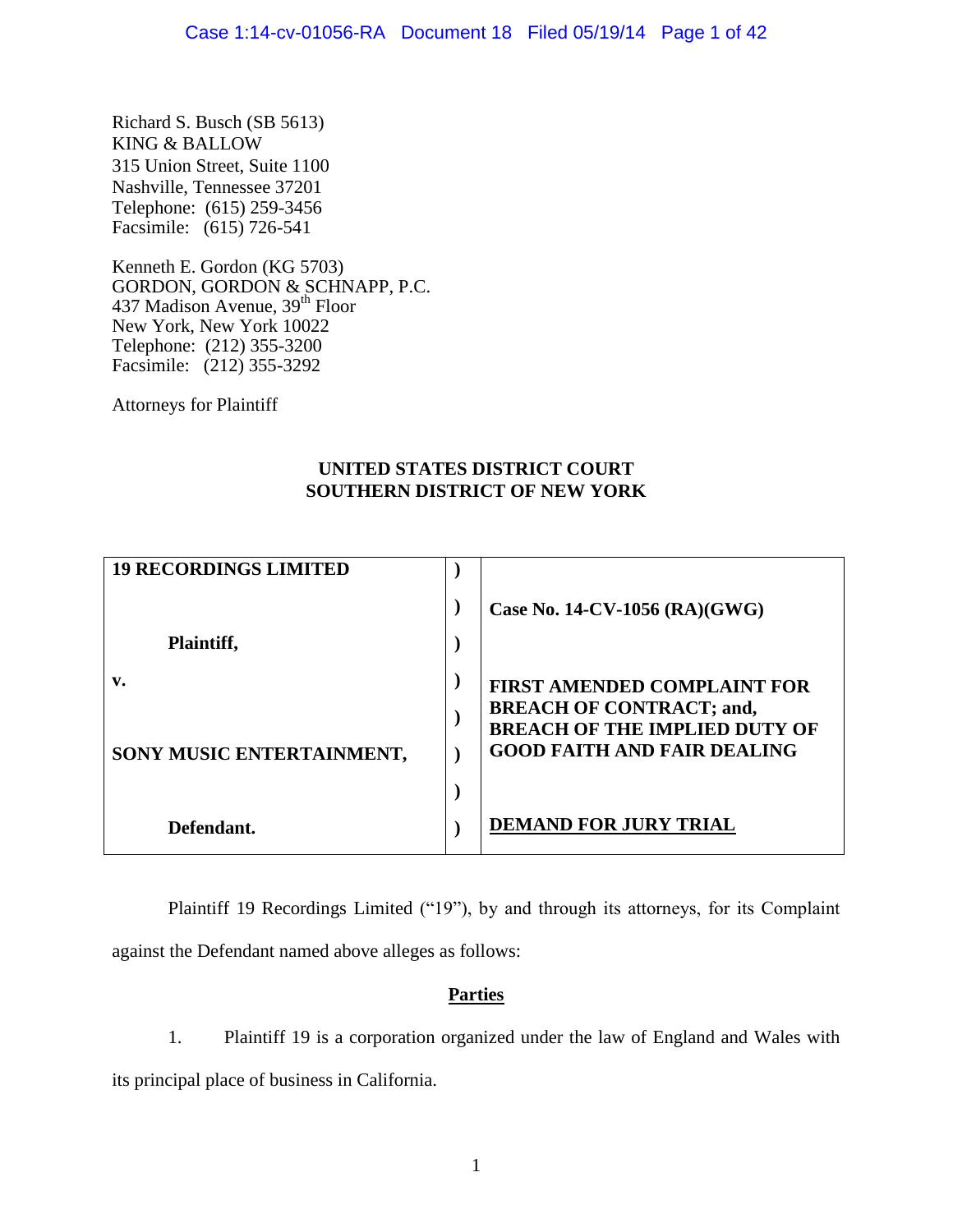### Case 1:14-cv-01056-RA Document 18 Filed 05/19/14 Page 2 of 42

2. Defendant Sony Music Entertainment ("Sony") is successor-in-interest to the RCA Music Group, a unit of Sony BMG Entertainment (Sony and its predecessors are referred to as "Sony" herein). Sony is a Delaware General Partnership, whose partners are citizens of Delaware and New York. Sony's principal place of business is located at 550 Madison Avenue, New York, NY 10022.

### **Jurisdiction and Venue**

3. The Court has jurisdiction over this case pursuant to 28 U.S.C. § 1332 as there is complete diversity of citizenship between the parties and the amount in controversy exceeds \$75,000.00 exclusive of interests and costs.

4. Jurisdiction over Defendant is proper in this Court on the following grounds: (a) Defendant transacts business in the State of New York; (b) Defendant's wrongful conduct, alleged herein, occurred in the State of New York; and (c) the parties agreed that any dispute over the contracts at issue herein would be filed in New York.

5. Venue is proper in this District pursuant to 28 U.S.C. § 1391(c).

## **Factual Background**

6. 19's affiliated company brought *American Idol*, the premier televised American talent competition, to the United States. *American Idol* first aired in June 2002 and has completed twelve seasons. For eight consecutive years, it was the number one television show in the United States. *American Idol* has made dozens of individual artists household names. As part of the *American Idol* competition, 19 signed the contestants to exclusive recording agreements and, as described below, entered into licensing agreements with Defendant for the winners of the competition and certain other finalists, which permitted the Defendant to exploit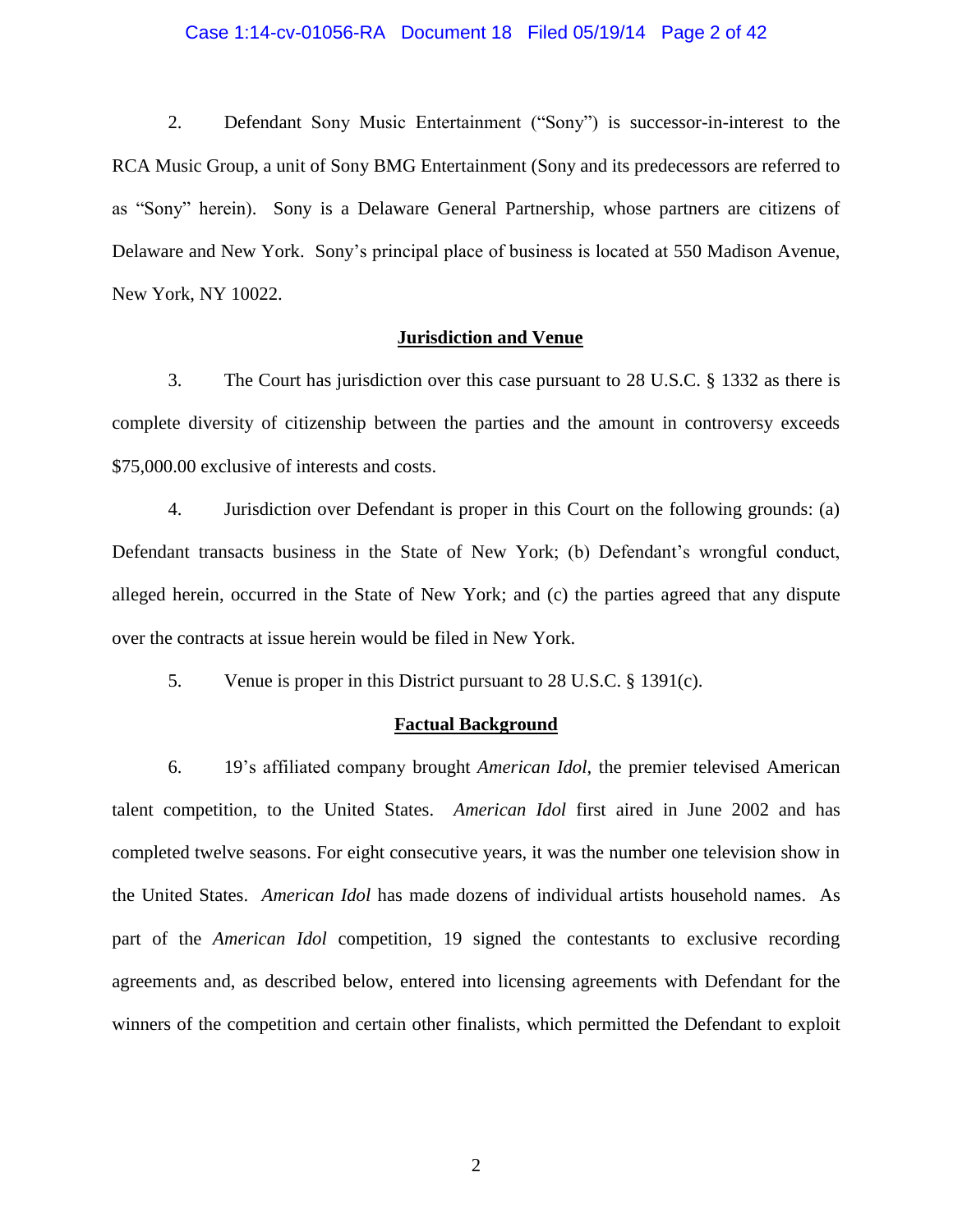# Case 1:14-cv-01056-RA Document 18 Filed 05/19/14 Page 3 of 42

these artists' recorded work and reap millions of dollars in profits. Artists launching their careers from *American Idol* have collectively, to date, achieved over 400 Billboard "No. 1s."

7. In 2002, Kelly Clarkson became the winner of the inaugural season of *American Idol*. Clarkson's debut single topped the Billboard Hot 100 Singles chart and she went on to become one of the best selling artists of the decade. She is a three-time Grammy Award winner and has received countless other accolades over her career. Clarkson has sold over 20 million albums in the United States alone and has achieved 54 Billboard "No. 1s." The title track of her most recent studio album, *Stronger*, has sold over 5 million downloads. Clarkson's duet with Jason Aldean, "Don't You Wanna Stay," is the best selling country collaboration in history.

8. Clay Aiken is a singer, songwriter, television personality, and author. Mr. Aiken placed second on the second season of *American Idol*. In 2003, Aiken's debut album sold more than 600,000 copies in its first week. This was the highest-selling debut for a solo artist in a decade.

9. Carrie Underwood is an American country music singer, songwriter and actress. She is the winner of the fourth season of *American Idol*. She is a multi-platinum selling artist and winner of six Grammy Awards, Billboard Music Awards, American Music Awards, CMA Awards, CMT Music Awards, and Academy of Country Music Awards. Underwood is among the most popular artists in any genre. She is one of the few country artists to ever debut at "number one" on Billboard's Top 200 Albums chart and her unprecedented string of hits has landed her in the Guinness Book of World Records. Underwood has sold over 15 million albums in the United States and is the best selling album artist of the past ten years.

10. Chris Daughtry was the fourth place contestant on the fifth season of *American Idol*. Chris Daughtry, along with Josh Steely, Brian Craddock, Elvio Fernandes, Josh Paul and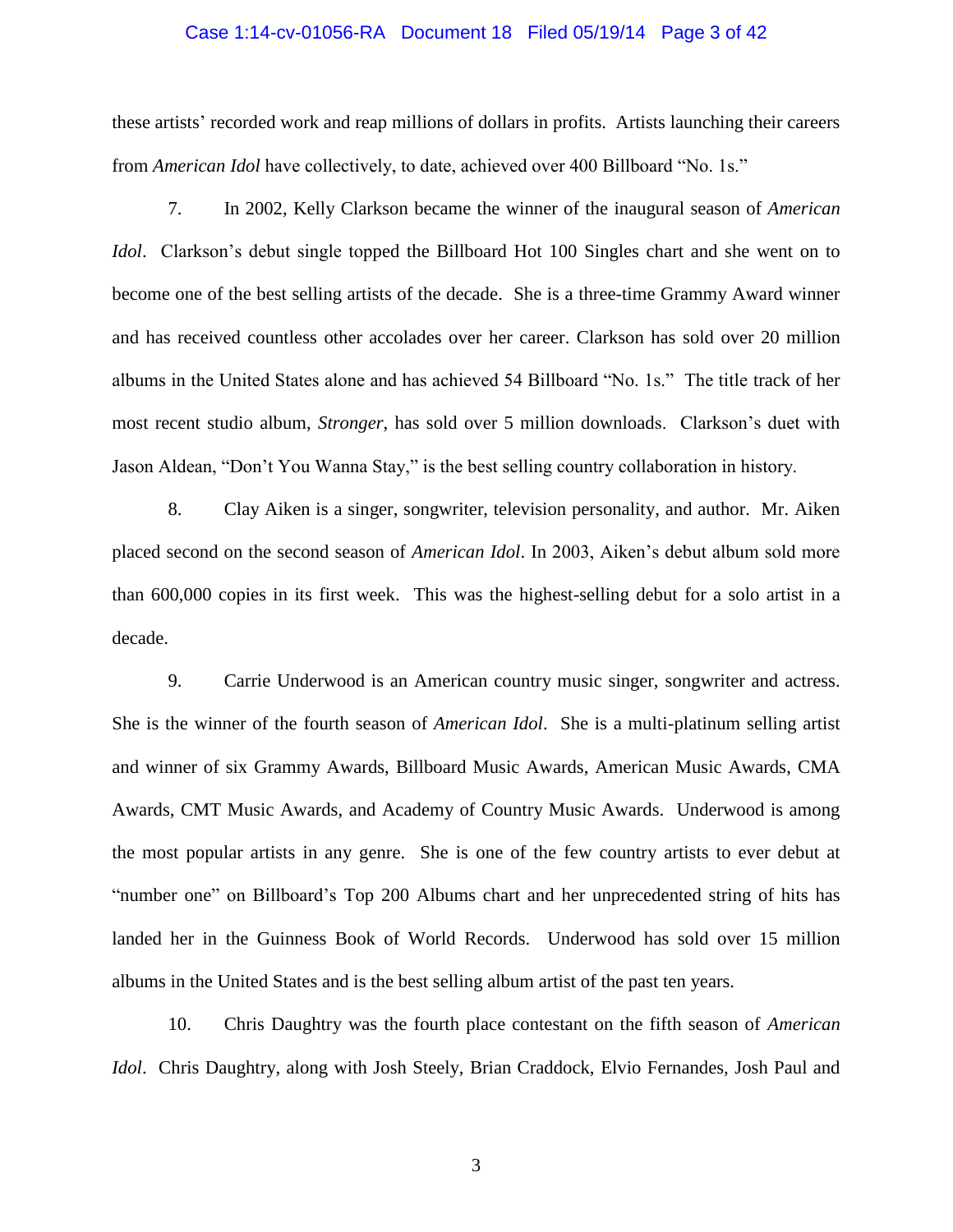### Case 1:14-cv-01056-RA Document 18 Filed 05/19/14 Page 4 of 42

Robin Diaz, comprise the American rock band, Daughtry. Daughtry's post-*American Idol* career was a meteoric rise to the top of the music industry. Daughtry has sold more than 50 million digital downloads worldwide and draws large audiences wherever he plays. Daughtry's debut album was the fastest-selling debut rock album in Soundscan history. Both Daughtry's first and second albums were "No. 1s." Daughtry has sold 8 million albums in the United States with its first album staying in the United States Top 200 Albums chart for a total of 320 weeks.

11. Kellie Pickler is a country music artist and television personality. Ms. Pickler was a contestant on *American Idol* and finished in sixth place during the fifth season. In addition to achieving a "gold" record album in the United States, Pickler was the winner of the 16th season of *Dancing with the Stars*. Her first album sold over 800,000 copies. She also scored a top 10 single dueting with her friend, Taylor Swift. Pickler has also performed at some of the world's largest events, including the 2012 World Series.

12. Jordin Sparks is a singer, songwriter and actress. At age seventeen, she became the winner of the sixth season of *American Idol*. Ms. Sparks was nominated for a Grammy Award and has won numerous awards including a BET Award, American Music Award, Teen Choice Award and People's Choice Award. Sparks has returned to perform on *American Idol* seven times after her win on that program. Sparks has a broad appeal, appearing everywhere from Broadway to the Super Bowl. She co-starred in the film, *Sparkle*, alongside Whitney Houston, in Houston's final movie role.

13. David Archuleta is a singer and songwriter. At age sixteen, he was one of the youngest contestants on *American Idol* and won the second place title on *American Idol*'s seventh season. Archuleta's first single debuted at number 2 on the Billboard Hot 100 Singles chart. *Forbes* named Archuleta as a Breakout Star of 2008.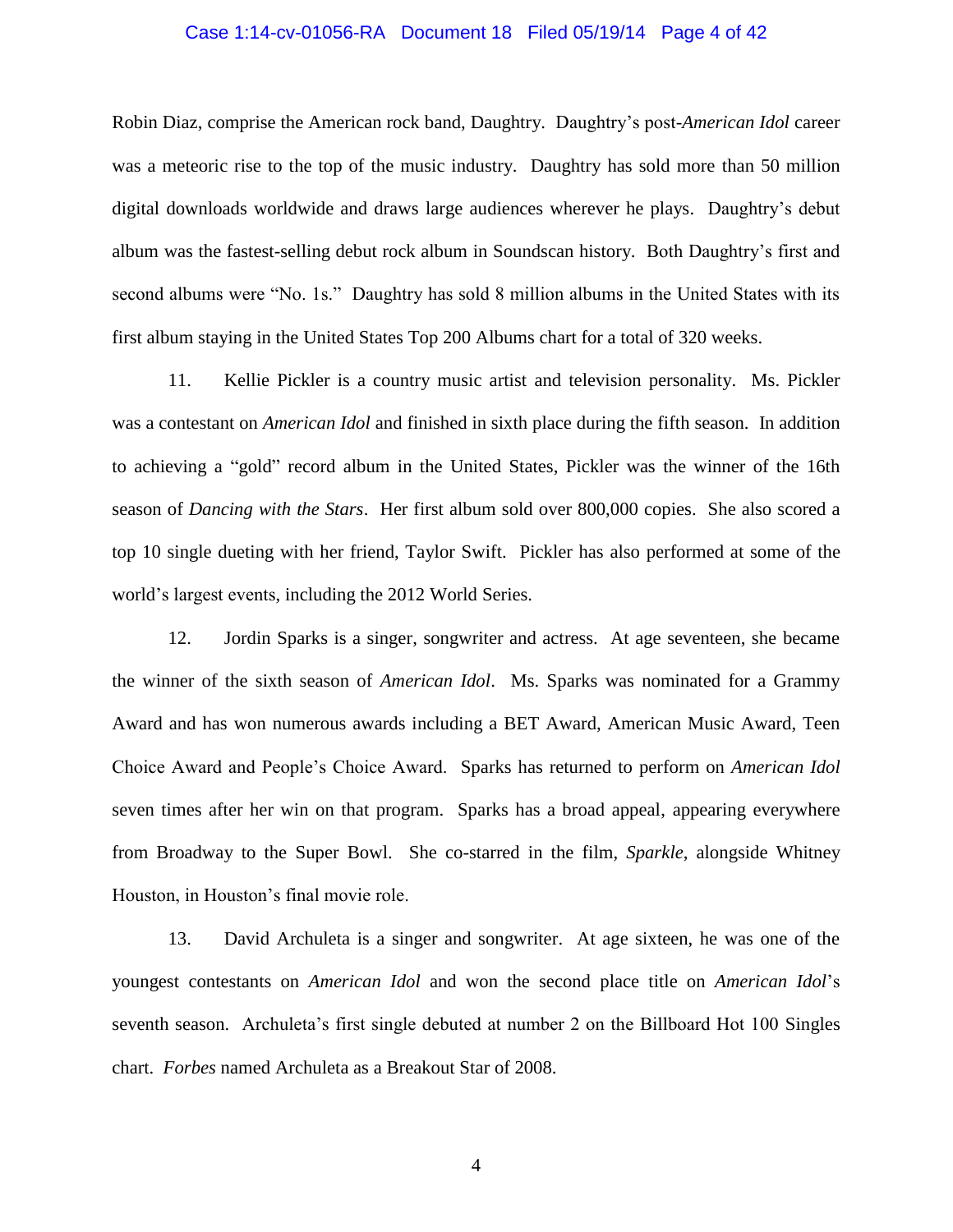### Case 1:14-cv-01056-RA Document 18 Filed 05/19/14 Page 5 of 42

14. David Cook is a rock singer and songwriter and is the winner of the seventh season of *American Idol*. Cook's debut album has been certified as a "platinum seller." The week after Cook won *American Idol* he broke the previous record by having eleven songs debut in the Billboard Hot 100 Singles chart. During that single week, Cook had combined sales of more than one million downloads.

15. Kelly Clarkson, Clay Aiken, Carrie Underwood, Chris Daughtry, Kellie Pickler, Jordin Sparks, David Archuleta and David Cook, collectively referred to herein as the "Artists," each entered into individual exclusive artist recording agreements with 19 as part of their respective participations in the *American Idol* competition (the "underlying Artist Recording Agreements"). Each of these Underlying Artist Recording Agreements assigned to 19 the rights necessary for 19 to subsequently enter into the individual Recording Agreements (defined below) between 19 and Sony, as mandated by the Master Recording Agreement (also defined below) between 19 and Sony.

16. Prior to the selection of the first American Idol winner, Kelly Clarkson, in September of 2002, 19 entered into a master agreement (the "Master Recording Agreement") with Ronagold Limited granting them the right to designate the RCA Record Label, a unit of BMG Music and the predecessor-in-interest of Sony as the "exclusive record label" for all American Idol finalists during the first nine seasons of American Idol. Attached thereto was the template agreement 19 was required to use in licensing Sony the rights to future acts "picked up" each season by Sony (including, without limitation, each of the Artists), and thus was the master form for the series of exclusive licensing agreements thereafter entered into by 19 and Sony for each of the Artists (individually and collectively referred to, as each may have been amended, the "Recording Agreement," and the "Recording Agreements," respectively), with the first such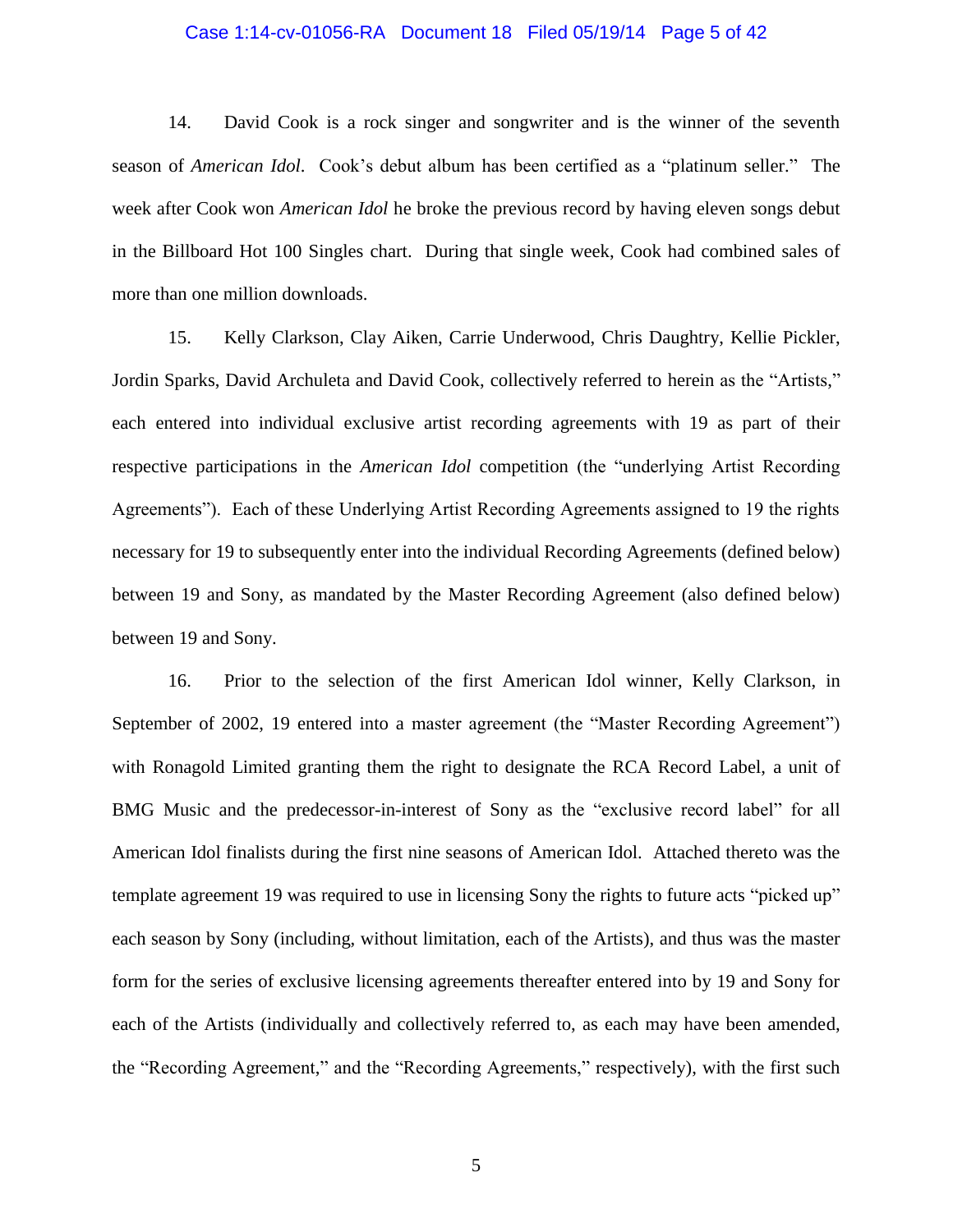# Case 1:14-cv-01056-RA Document 18 Filed 05/19/14 Page 6 of 42

Recording Agreement having an effective date of September 4, 2002 for the recordings of Kelly Clarkson (the paragraph references in this Complaint refer to paragraph numbers in this first Recording Agreement; the subsequent Recording Agreements contain the same or substantially the same language discussed herein, but in some limited instances may have different paragraph numbering). Thus, because the Master Recording Agreement negotiated and entered into in 2002 mandated the use of an attached template or form agreement, the only differences in the Recording Agreements are the names on them with limited exceptions. Through the Recording Agreements, 19 granted Sony the exclusive right to manufacture, advertise, promote, distribute, sell, and otherwise exploit, and to license such rights to others, the individual recordings of the Artists in all configurations throughout the world.

17. Pursuant to and during the terms of the Recording Agreements, 19 caused each applicable Artist's master recordings of musical performances (collectively the "Masters") to be produced, recorded, and delivered to Sony.

18. The Masters included some of the biggest hits of the 21st Century and each year one or more of the Artists were among the most prominent recording artists on Sony's roster. For instance, the Artists' Masters include: Kelly Clarkson's "Since U Been Gone," which achieved "double platinum" status and remained in the "top ten" of the Billboard Hot 100 Singles chart for twenty weeks in 2005, peaking at number two. The song appeared on Kelly Clarkson's hit album *Breakaway*, which solely consisted of Masters recorded pursuant to her Recording Agreement and sold over 15 million copies worldwide, including more than 6 million copies in the United States alone. The Masters also include Carrie Underwood's incredible string of 18 "#1" hit "singles" from "Jesus, Take the Wheel" to her latest, "See You Again." Jordin Sparks also added significant notoriety to the Masters, including "No Air" which sold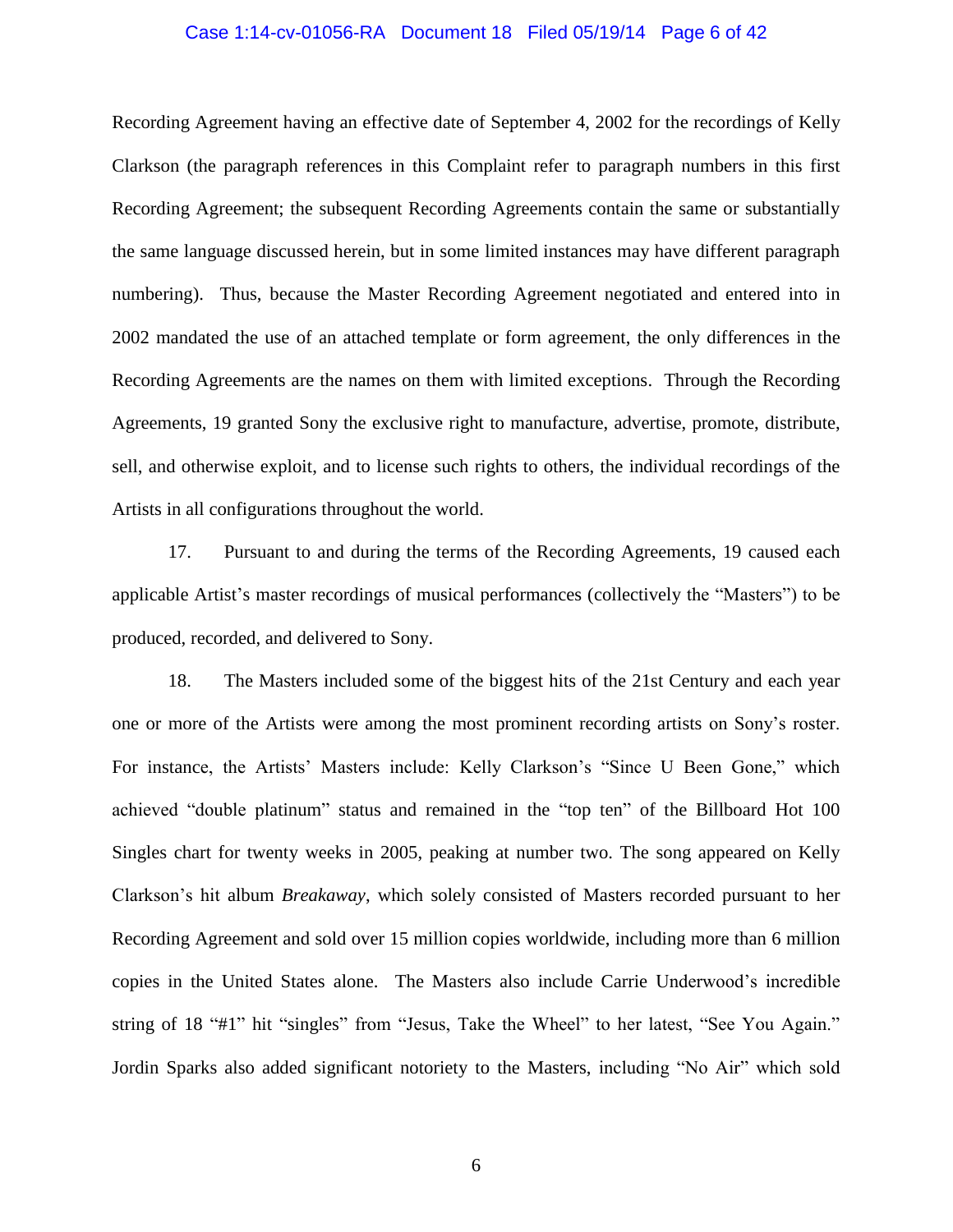### Case 1:14-cv-01056-RA Document 18 Filed 05/19/14 Page 7 of 42

more than three million copies in the United States and led to Sparks being nominated for a Grammy. Further, the video for "No Air" won a BET Award. The Masters also include Daughtry's first single "It's Not Over," which reached number 4 on the Billboard Hot 100 Singles chart and sold more than 2,000,000 copies. The success of "It's Not Over" as well as other Masters included on Daughtry's self-titled debut album, helped make *Daughtry* the first debut album in the history of Soundscan to stay in the Billboard Top 200 Albums chart for more than 135 weeks.

19. In consideration of 19's performance under the Recording Agreements, Sony agreed to account to and pay 19 under a certain royalty structure set forth in detail therein. In order to ensure Sony correctly accounted to and paid 19 under the Recording Agreements, Paragraph 17.4 of each Recording Agreement gave 19 the explicit right to inspect Sony's books and records through an audit procedure. Specifically, Sony agreed to allow 19 to "inspect examine and otherwise audit [Sony's] books and records for the purposes of determining the accuracy of [Sony's] statements to [19] hereunder."

20. Pursuant to its audit rights under the Recording Agreements, 19, utilizing two accounting firms, performed audits of Sony's books and records regarding Sony's accountings and payment to 19 with respect to sales and other exploitations by Sony of the Artists' Masters during specified accounting periods for each Artist.

21. Haber Corporation is a highly experienced music industry accounting and auditing firm and performed an audit with respect to Carrie Underwood.

22. Audits were performed by Miller Kaplan Arase LLP, also a highly experienced accounting and auditing firm, with respect to the remaining Artists.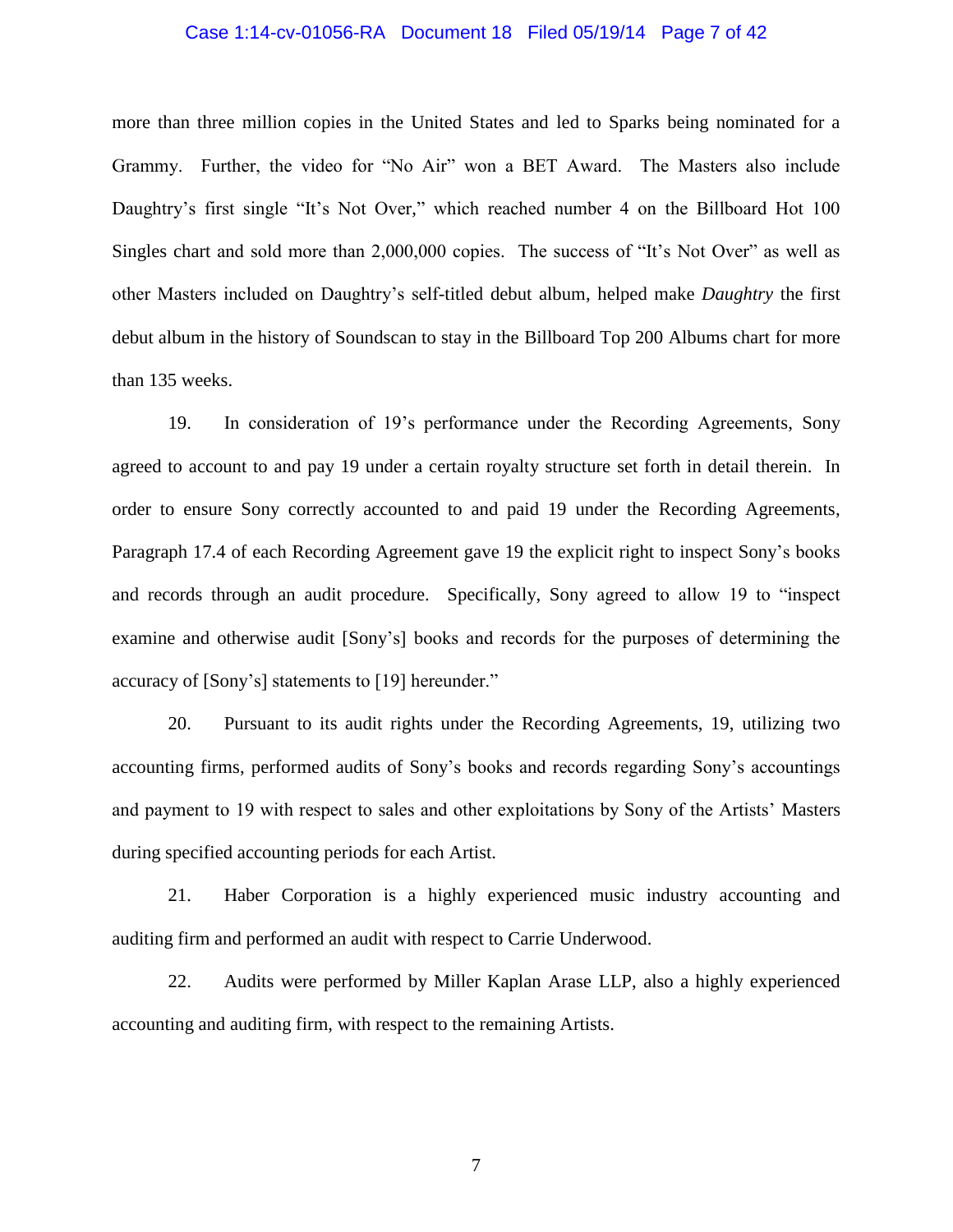### Case 1:14-cv-01056-RA Document 18 Filed 05/19/14 Page 8 of 42

23. The individual audits for the respective Artists concerned and for the respective accounting periods concerned are collectively referred to herein as "the Audits."

24. The Audits revealed, for the first time, a wide array of underpayments by Sony, including systematically incorrect calculations, which resulted in significant underpayments. Each specific underpayment found in each of the Audits was quantified into a claim, where possible, and these claims and potential claims (when Sony provided insufficient materials from their books and records on which to base and/or quantify a claim) were then provided to Sony through a series of audit reports. These claims gave Sony notice of its specific breaches and they, together with the potential claims, are incorporated by reference herein.

25. The claims revealed by the Audits were overarching, with many of the breaches giving rise to the underpayments being the same or similar for each of the Artists' respective accounts. Other breaches were unique to one or more given Artists.

26. The claims and potential claims revealed by the Audits are ongoing and continue into the post-Audit periods. Pursuant to paragraph 17.3 of the Recording Agreements, before challenging Sony's accountings, 19 must notify Sony in writing of its objections to any royalty statement. On January 8, 2014, 19 sent Sony written correspondence specifically objecting to all "accountings rendered and all payments made" relating to Kelly Clarkson, Carrie Underwood, and Chris Daughtry up to and including the royalty period ending June 30, 2013. As a result, this action also includes claims and damages through the royalty period June 30, 2013.

27. Despite Sony's systemic underpayments to 19, 19 attempted on several occasions to settle its claims with Sony.

28. During the course of the negotiations, on August 14, 2012, the parties entered into a tolling agreement (the "Tolling Agreement"). That Tolling Agreement, *inter alia*, stopped the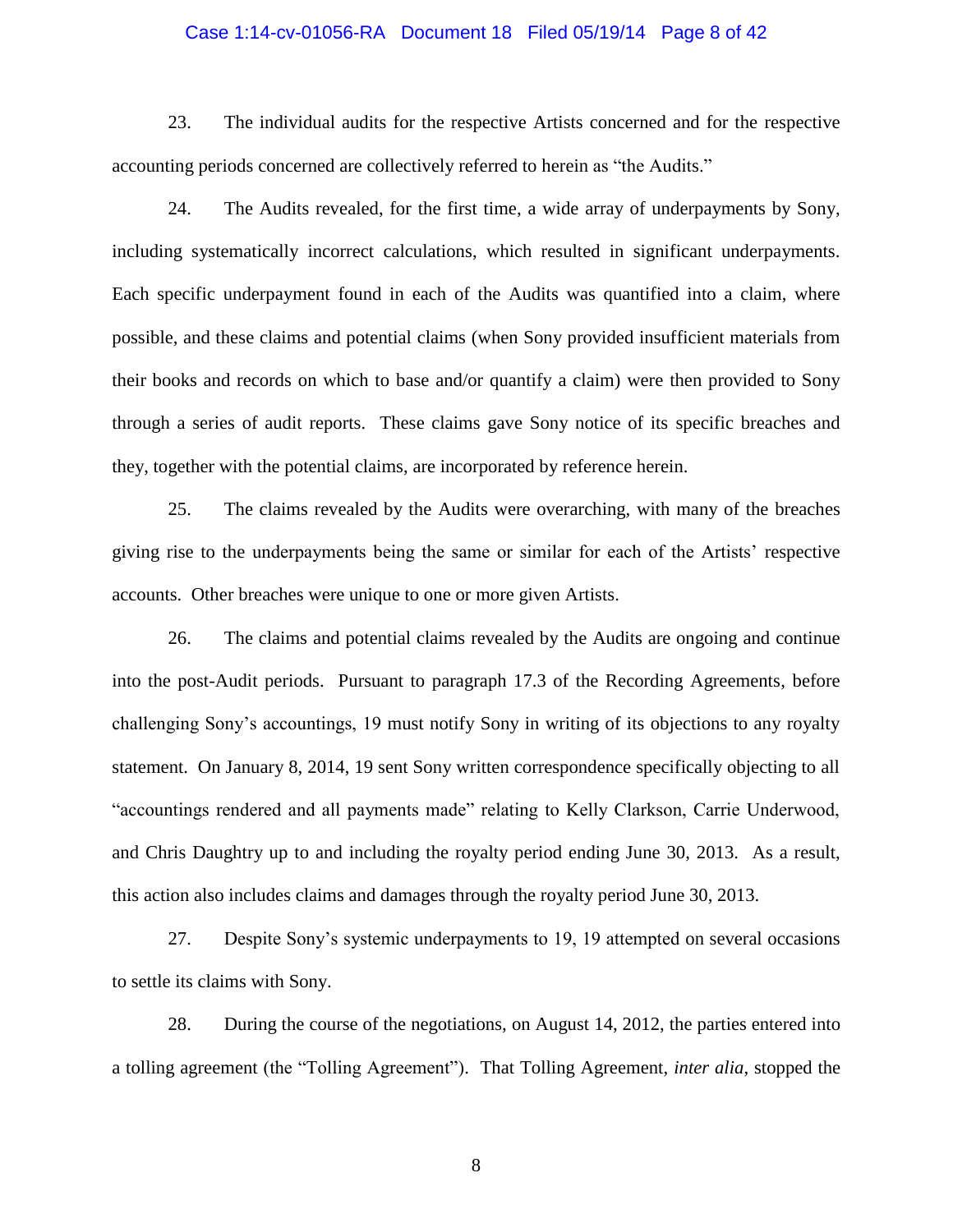# Case 1:14-cv-01056-RA Document 18 Filed 05/19/14 Page 9 of 42

running of the contractual and statutory limitations periods that would otherwise continue and conceded that certain claims, that might arguably be barred, were nevertheless timely. Under the terms of the Tolling Agreement, one party could terminate the Tolling Agreement and cause the applicable limitations periods to resume running by providing 120 days prior notice to the other party. That Tolling Agreement and the "tolling" of the time periods thereunder, by reason of 19's exercise of such right of termination and the expiration of such 120 day notice period (as extended by the parties), expired February 21, 2014 and thus 19 filed the instant action.

29. The Audits have been ongoing since 2008 and the delay in resolving this matter has caused significant additional financial losses to 19. Despite 19's best efforts, Sony has refused to correct its underpayments to 19 and has forced 19 to file the instant suit in order to recoup the amounts Sony has underpaid 19 as well as recover any additional damages such underpayments have caused 19. For example, 19 is entitled to prejudgment interest at a rate of 9% pursuant to CPLR § 5004. The prejudgment interest 19 is entitled to alone is in excess of three million dollars.

30. Part of the reason the parties have been unable to settle the Audits is due to Sony's refusal to allow 19's auditors access to all the necessary books and records of Sony needed to be reviewed in order for the auditors to calculate all the potential claims. For instance, Sony has failed to provide its license agreements with streaming providers. This refusal itself is a breach of the Recording Agreements, as the Recording Agreements give broad audit rights to 19.

31. Despite Sony's failure to provide all this necessary and relevant documentation and information, 19 has nevertheless been able to determine a number of ways in which Sony has breached the Recording Agreements and underpaid royalties due, but many more breaches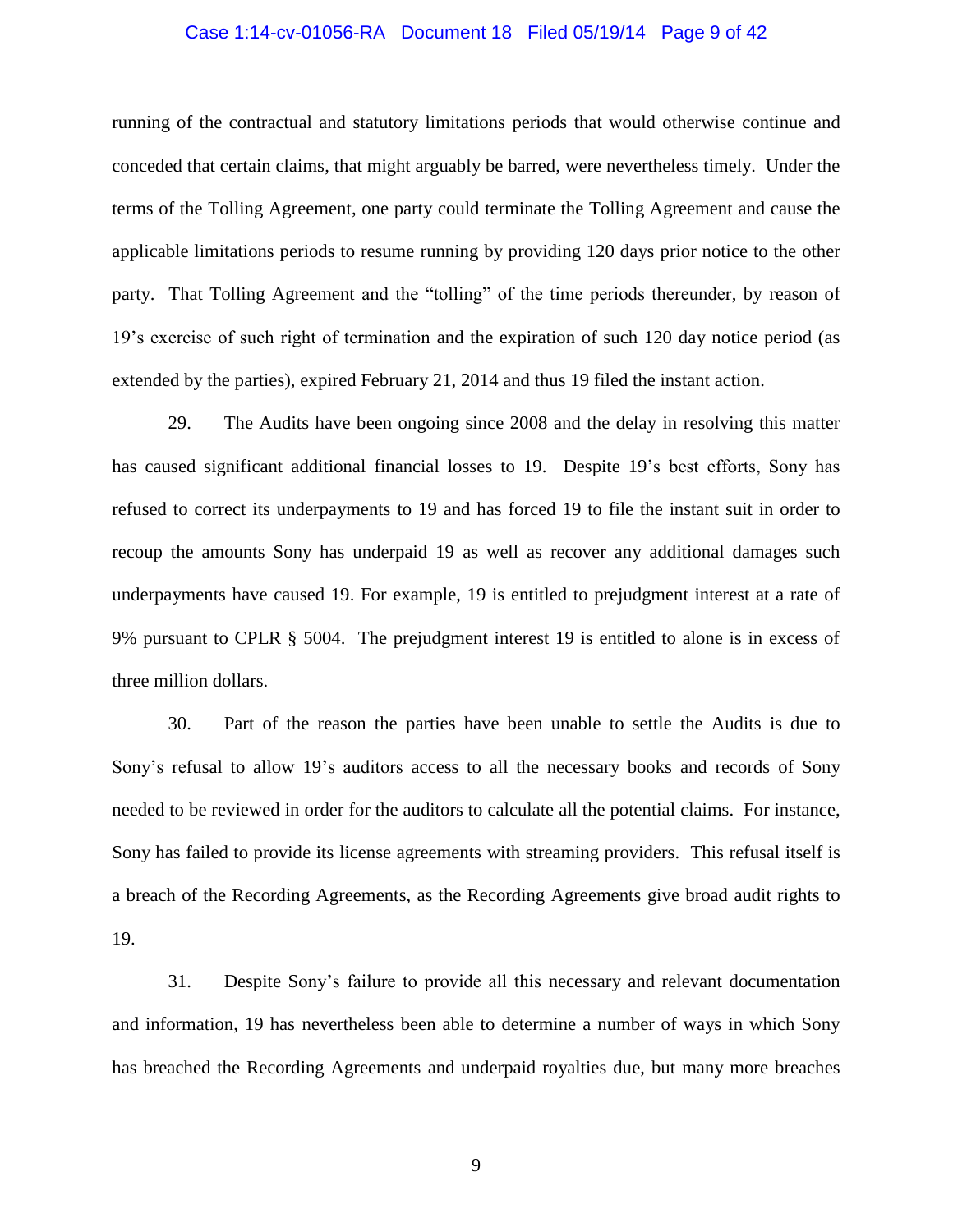### Case 1:14-cv-01056-RA Document 18 Filed 05/19/14 Page 10 of 42

and underpayments would likely be found if 19 and its auditors were given full access to Sony's book and records as the Recording Agreements expressly provide.

## **Claims Applicable to All Artists**

#### **Underpayment of Streaming Royalties**

32. The Audits revealed that Sony failed to properly account to and pay 19 for Masters licensed to third party streaming services (i.e., third party services that license the Masters from Sony and broadcast or "stream" them over the Internet to end users) by wrongfully stating that the underlying licenses between Sony and their third-party streaming providers describe or characterize the streaming services' exploitation as "sales" or "distributions" rather than as "broadcasts" or "transmissions" (e.g., streams). It was the intent of the parties, as set forth in the Recording Agreements, and explained further below, that 19 would be entitled to 50% of Sony's net receipts (referred to in the Recording Agreements as "Company's Receipts") for non-permanent streaming, which is implemented by broadcasts or transmissions over the Internet (i.e. streaming) to end users, but would receive a substantially lower royalty rate for permanent downloads provided to end users.

33. Specifically, Paragraph 7.16 of the Recording Agreements provides for two different potential royalty rates for "Internet Radio Services or any other kind of streaming service not specifically provided for above." The royalty rate is either 50% of Company's [Sony's] Receipts if the "license or other agreement pursuant to which moneys are received by [Sony] describes or characterizes the exploitation [by the streaming services] as [a] 'broadcast' or 'transmission'" or the substantially lower Album rate times Company's [Sony's] Receipts if such exploitation is described or characterized as "distribution" or "sale." In clarification of the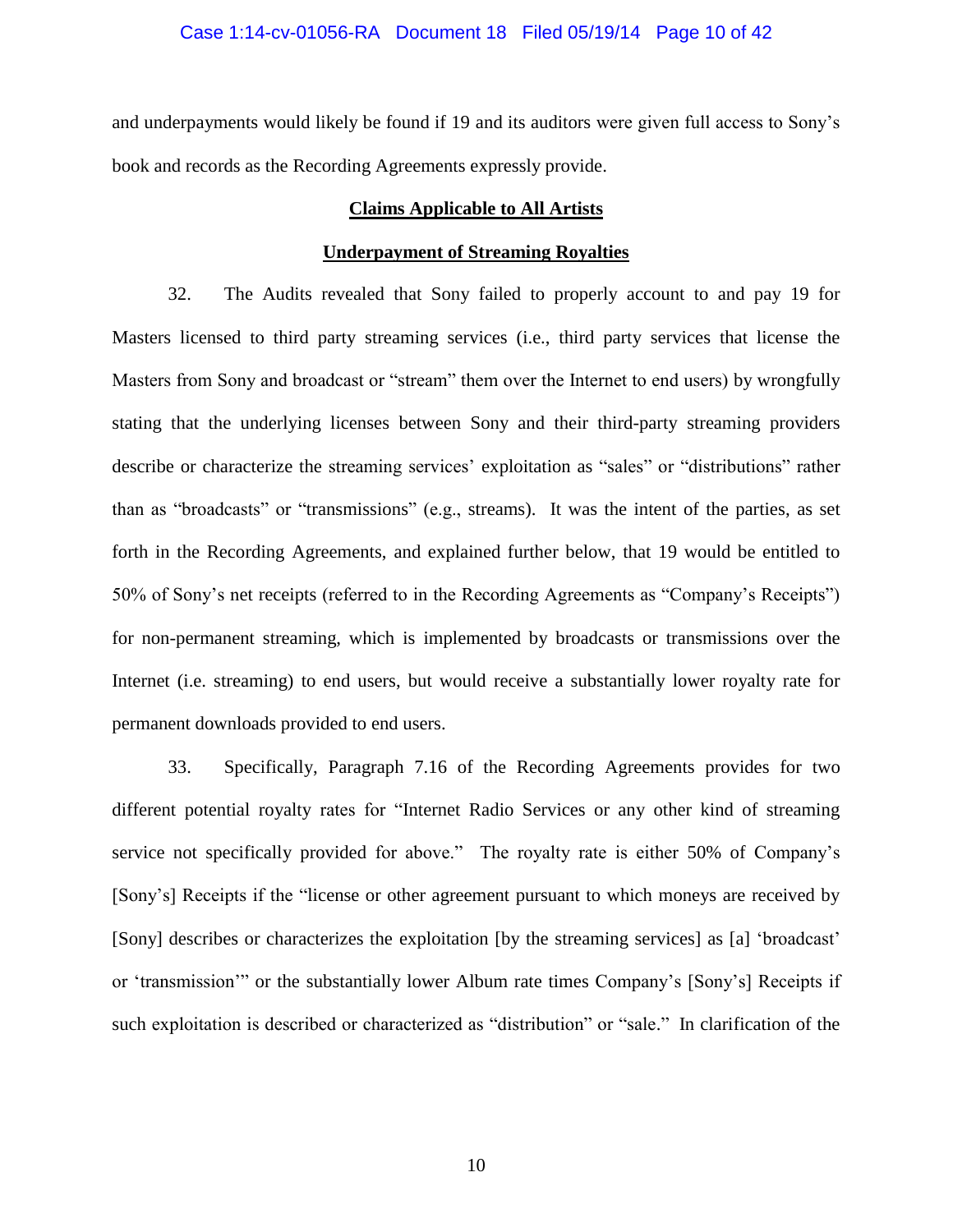### Case 1:14-cv-01056-RA Document 18 Filed 05/19/14 Page 11 of 42

foregoing, the "exploitation" referenced above is the transaction between the streaming provider and the end user, and is not the transaction between Sony and the streaming provider.

34. It is important to note that at the time the Master Recording Agreement (which, as above indicated in Paragraph 16, set forth the terms and conditions mandated to be set forth in all the future Recording Agreements) was entered in early 2002, these types of authorized streaming services were in their very infancy. In fact, Rhapsody, a major early streaming provider, launched in December 2001, approximately two months before the execution of the Master Recording Agreement. The second iteration of Napster (then working in conjunction with the major record labels) launched in 2003. At the time the Recording Agreement was entered into (and subsequently), many of these infant streaming services, such as Rhapsody and the second iteration of Napster, were offering the consumer (i.e. the end user) not only a monthly streaming service option for a set monthly fee, but also the ability to permanently download individual Tracks or Albums they particularly liked and wanted to add to their permanent collection. Sony and 19 were aware of this industry norm; namely, the dual format of digital exploitation by DSPs in existence at the time of the drafting of the Master Recording Agreement and drafted the language of paragraph 7.16 of the subsequent Recording Agreements with specific knowledge of this context and the intent to distinguish between the two formats used in these two different forms of exploitation of the Masters.

35. Thus, it was the specific intent of the parties that 19 and the Artists would receive 50 percent of Sony's net receipts under paragraph 7.16 of the Recording Agreements when the exploitation between the DSP and the end user consisted of "streaming services," which 19 and Sony understood were referred to in the DSP agreements as a "broadcast" or a "transmission" to an end user, but, on the other hand, would receive the lower Electronic Sales rate (i.e., Album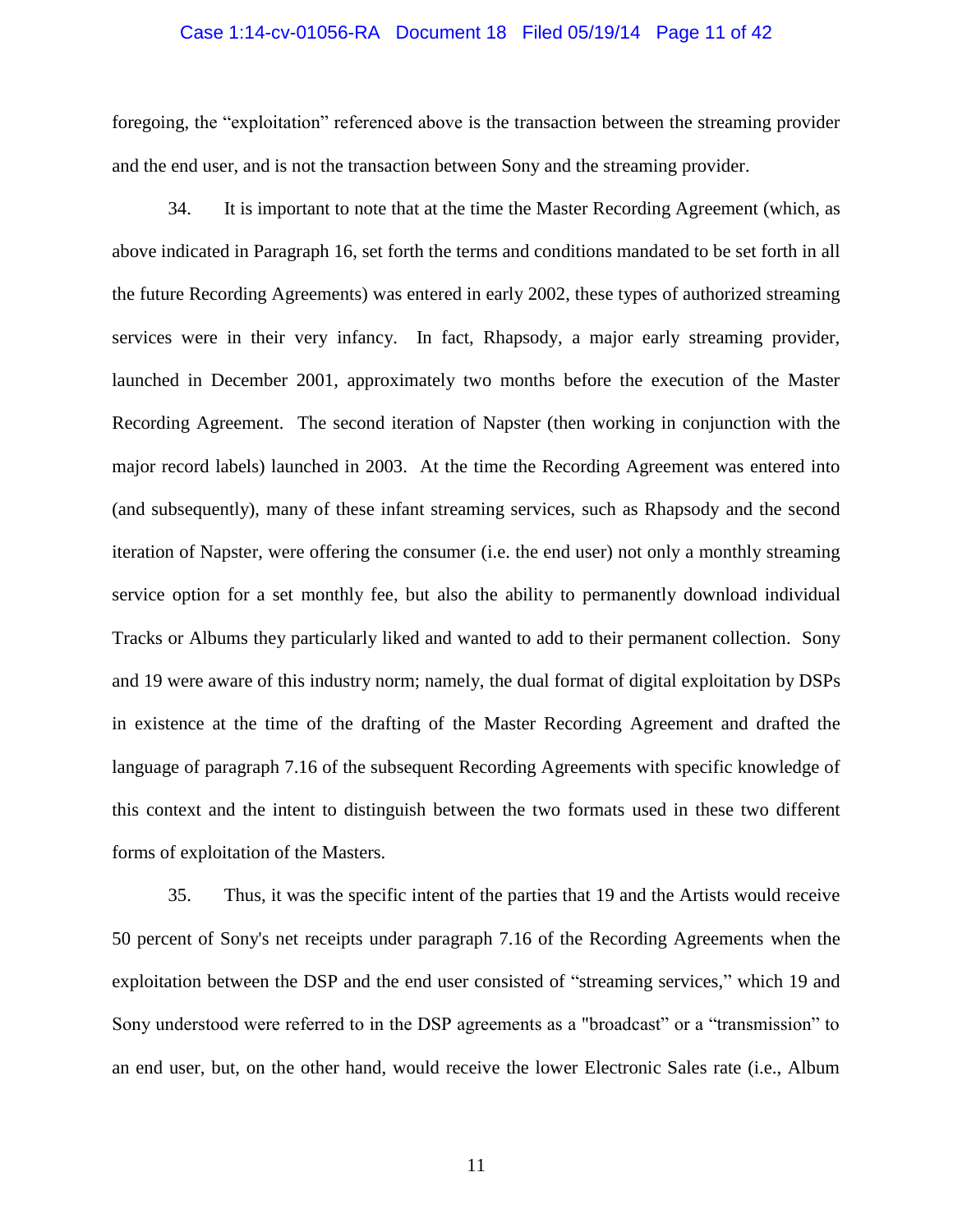### Case 1:14-cv-01056-RA Document 18 Filed 05/19/14 Page 12 of 42

rate times Company's [Sony's] Receipts) when the exploitation between the DSP and end users were "permanent downloads", which the parties understood were referred to in those agreements as a "distribution" or a "sale." Of course, with the rise of current streaming providers, such as YouTube and Spotify, that model has generally disappeared with most streaming providers now only offering streaming services, coinciding with the public losing interest in purchasing permanent downloads, and Sony itself, without 19's involvement, entered into numerous agreements of this kind with these DSP's.

36. Sony has entered into agreements with a variety of streaming services. All streaming services exploit the Masters provided them by Sony by broadcasting or otherwise transmitting non-permanent copies of the Masters to end users so that those end users may listen to the Masters in accordance with the terms of the applicable agreements between the streaming services and the end users. Such exploitation can only be fairly described as "transmissions" or "broadcasts," and, upon information and belief, are so described in the licenses or other agreements between Sony and the streaming services. However, Sony has nevertheless accounted to 19 for all streaming income received at the lower Album rate as if the exploitation between the streaming service and the end user was described as a "distribution" or "sale" and, by so doing, Sony has breached the Recording Agreements.

37. Sony has failed to provide 19 with the full versions of the requested underlying licenses or other agreements between Sony and the streaming services. Instead, Sony attempted to mislead 19's auditors with highly redacted portions of the agreements to allegedly support their mischaracterization of the services' exploitations. That is, Sony has only provided "cherry picked" wording from the agreements to support their contention, and that, when the agreements are shown to 19 and read in their entirety, this will be clear.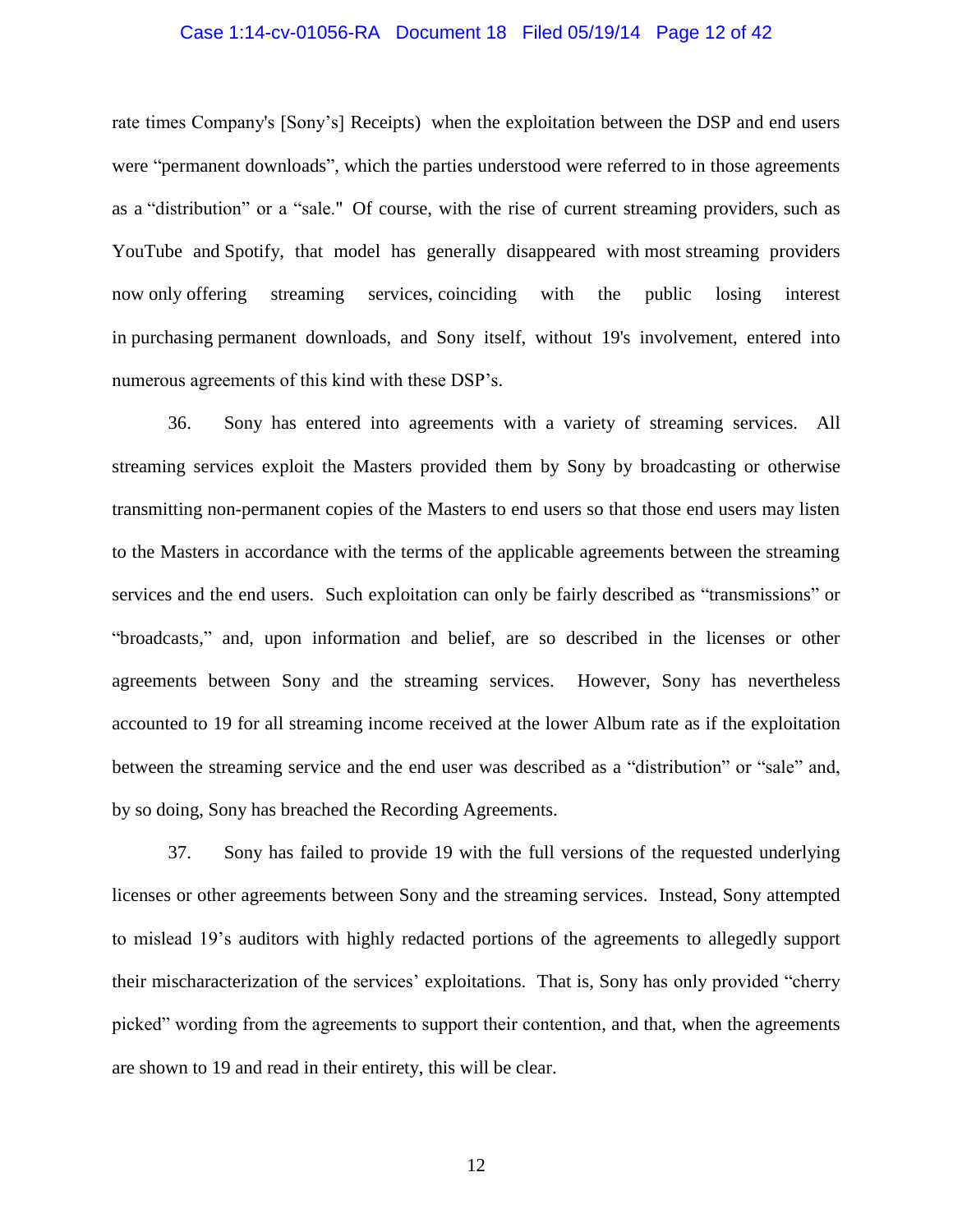### Case 1:14-cv-01056-RA Document 18 Filed 05/19/14 Page 13 of 42

38. In the alternative, even if it were to turn out the underlying licenses or other agreements between Sony and the streaming services do not describe the exploitation as a "broadcast" or "transmission," that is true only because the agreements have been purposefully drafted or edited by Sony in a manner which mischaracterizes the services' exploitations. As 19 was not party to the agreements, Sony had complete discretion and ability to (wrongfully and in bad faith) mischaracterize the nature of the operative license to avoid its obligation to 19 and destroy the fruits of 19's Recording Agreements with Sony. Under such a circumstance, it will be clear that Sony used language, notwithstanding the real nature of the licenses, to erroneously describe the nature of the streaming exploitation so that Sony could pay the lower rate royalty applicable to permanent downloads.

39. As a matter of law, the underlying agreements between Sony and the streaming services are licenses which allow the streaming services to "broadcast" or provide a "transmission" of the Masters over the Internet to end users; therefore, if the licenses do not describe the exploitation of the Masters by the streaming services as a "broadcast" or "transmission" to the end user, Sony breached its duty of good faith and fair dealing. The only reason the licenses between Sony and the streaming services would misconstrue the parties' relationship and the nature of the exploitation of the Masters by the streaming services is because Sony is attempting to avoid its obligations under Paragraph 7.16 of the Recording Agreements, or other similar agreements with other producers and artists, and instead pay the lower Album royalty which only applies if the exploitation in the underlying license or other agreement is described as a "distribution" or "sale", which, of course, is far less favorable to 19.

40. As noted above, under the terms of the Recording Agreements, Sony had broad discretion to enter into licenses with third-parties for the exploitation of the Artists' Masters. In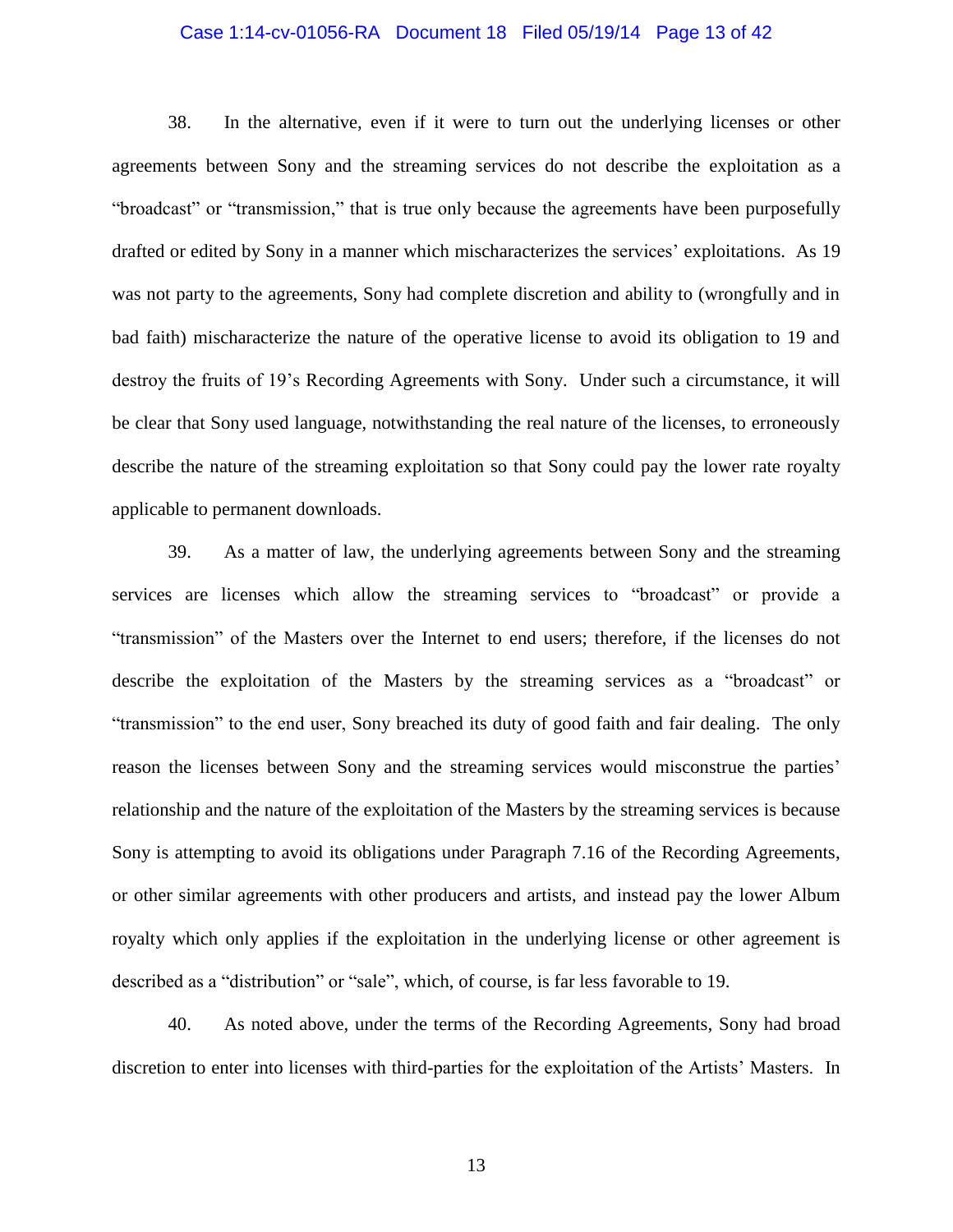### Case 1:14-cv-01056-RA Document 18 Filed 05/19/14 Page 14 of 42

most instances, Sony could use its own judgment in order to enter agreements which allowed for (i) streaming, transmissions, or broadcasts and/or (ii) distributions or sales of permanent downloads. However, as stated, in the alternative, Sony abused this discretion by entering into streaming agreements and then purposefully mischaracterizing the streaming agreements in order to make them appear as permanent download agreements and thereby pay 19 a lower royalty rate. This robs 19 of the fruits of the Recording Agreements by purposefully avoiding using the correct operative words when Sony knew a "broadcast" or "transmission" was precisely what was occurring between the streaming services and their end users. This action, if it occurred, was undertaken in bad faith and breached Sony's duty of good faith and fair dealing.

41. Sony's action in wrongfully claiming the streaming services' exploitation is a "sale" or "distribution" under each subject "license or other agreement" between Sony and the various streaming services has resulted in an underpayment to 19 on streaming royalties in excess of \$3,000,000, and is a breach of paragraph 7.16 of the Recording Agreements.

#### **Sony's Incorrect Deduction of Amounts Spent on Television Advertising**

42. The Recording Agreements permit Sony to recover the costs of certain specified TV/Radio Spend (defined below) and are clear that Sony is required to obtain 19's consent if TV/Radio Spends for advertising any of the Artists' Masters exceeded a certain "ceiling" amount in certain specified territories, calculated on a "per Album" basis.

43. Sony is aware of this obligation and over the last ten years Sony on several occasions sought consent from 19 regarding certain TV/Radio Spends. For instance, in July 2007, Sony requested a "royalty break" based on a proposed TV ad spend in New Zealand and the United Kingdom for the Kelly Clarkson Album *My December* asking 19 to confirm in writing its consent. 19 declined to consent.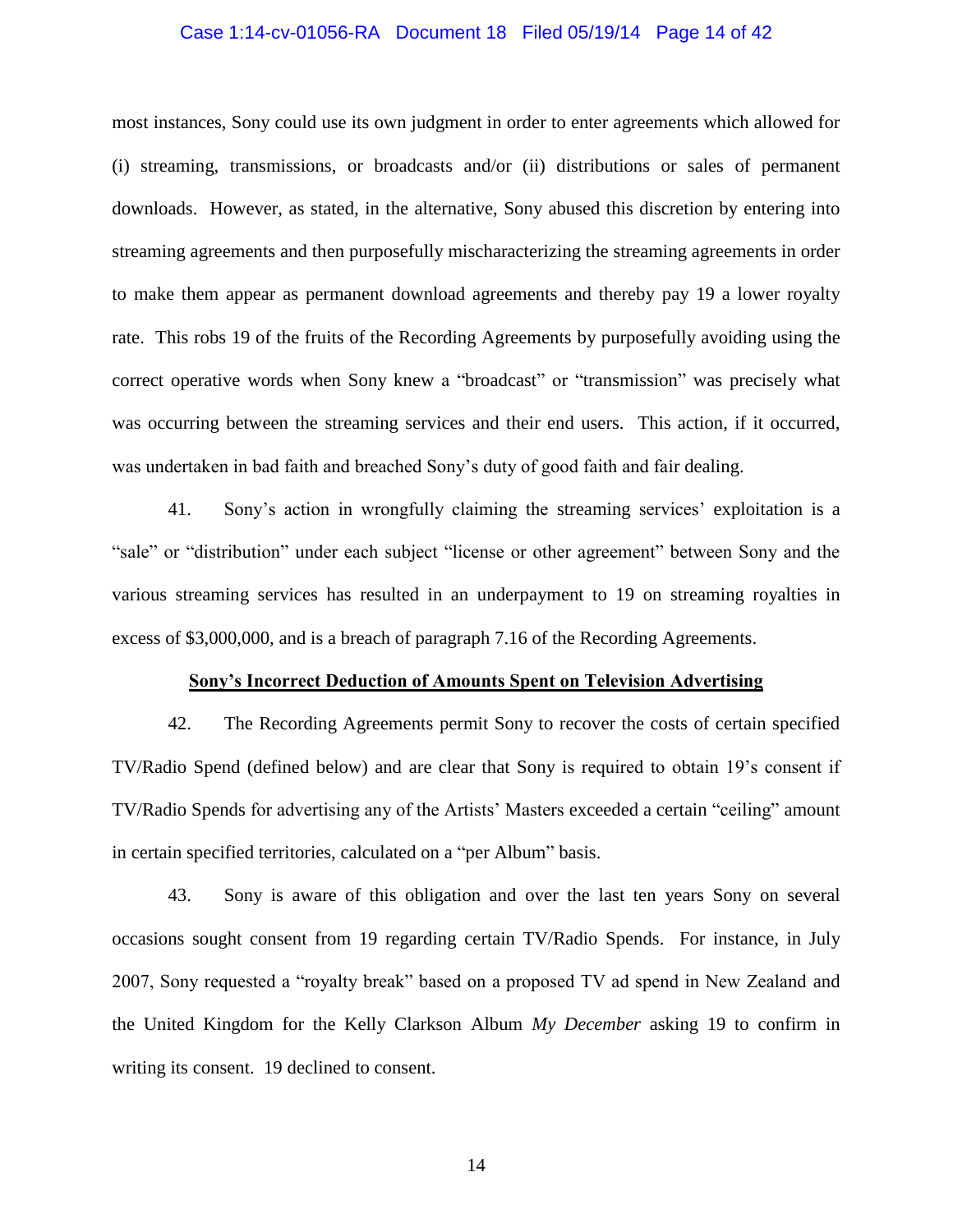### Case 1:14-cv-01056-RA Document 18 Filed 05/19/14 Page 15 of 42

44. However, Sony generally failed to seek such consent, finding it more convenient to simply ignore these limitations and underpay 19 by utilizing 19's royalties to recoup money spent in excess of Sony's rights.

45. Paragraph 7.5.1 states, generally, that "in respect of Records Sold by Company [Sony] or its licensees the marketing of which is supported by a major advertising campaign on radio and/or television," Sony may reduce 19's royalty on such Records in half, for a specified limited period of time, but in no event beyond the time when Sony, as a result of such reduction, has recovered an amount equal to 50% of the costs of the TV and/or radio campaign concerned.

46. Paragraph 7.5.2, however, sets forth different and more restrictive rules governing Sony's right and manner to recoup (i.e., recover) such television and/or radio advertising costs ("TV/Radio Spends") if Sony releases Artists' Albums in conjunction with television and/or radio advertising campaigns in the United States or in any of 15 specifically enumerated foreign countries. In each instance, if Sony spends less than the specified "Minimum" in the country concerned on the aggregate TV/Radio Spends for the Album concerned, Sony may not recoup any of such costs. Alternatively, if Sony exceeds the specified "Maximum" in the country concerned on aggregate TV/Radio Spends (as applicable) for the Album concerned, Sony may not recoup any of the excess unless Sony obtains 19's prior consent thereto, not to be unreasonably withheld or delayed.

47. In other words, pursuant to the Recording Agreements, Sony was required to obtain 19's prior consent to withhold and retain certain royalty payments due 19 in the manner described in paragraph 7.5.2 when the aggregate TV/Radio Spends for a particular Album exceeded the applicable "Maximum" amount stated in the chart in Paragraph 7.5.2(c) for the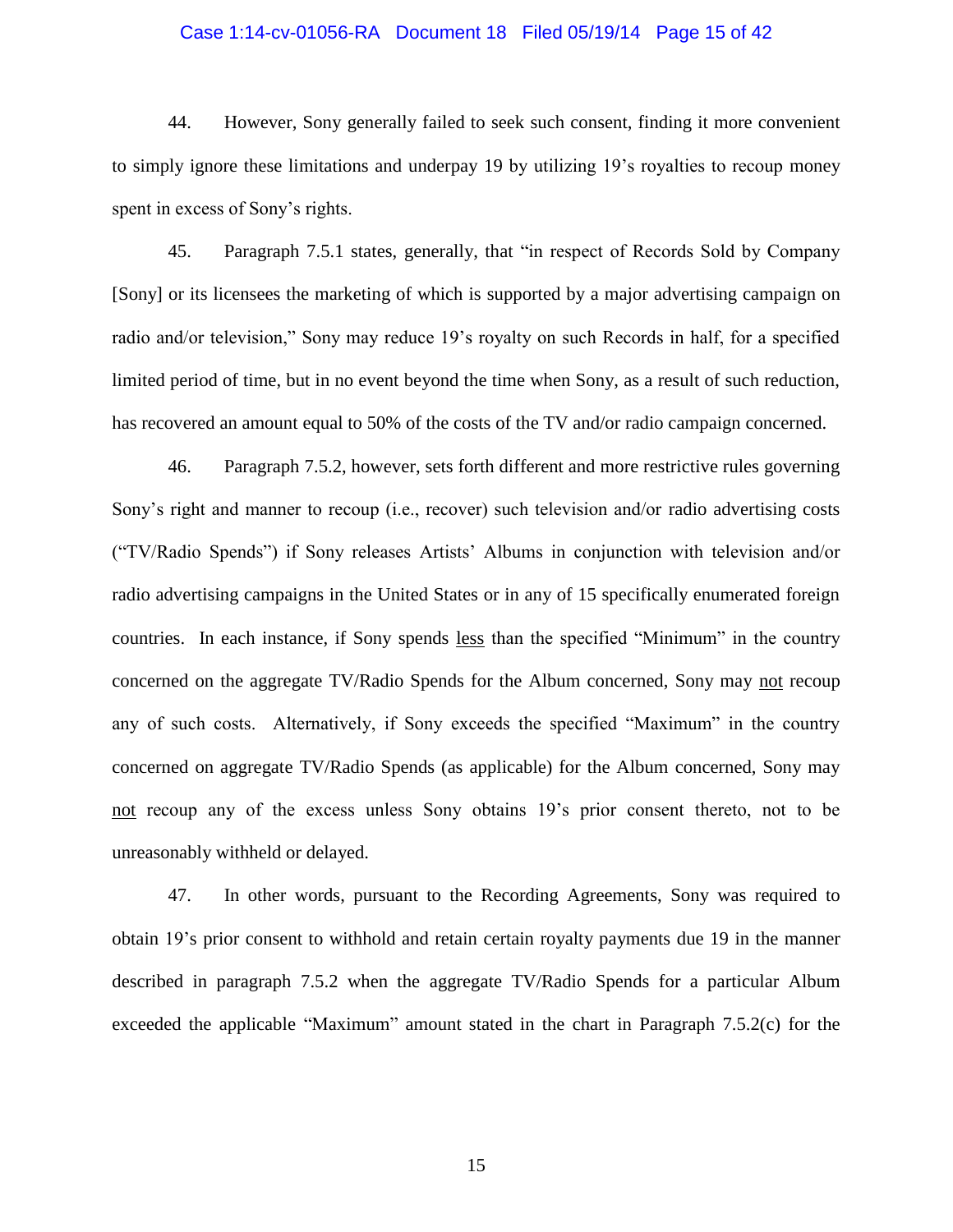### Case 1:14-cv-01056-RA Document 18 Filed 05/19/14 Page 16 of 42

country concerned. Sony failed to do so on multiple occasions and thus cannot deduct these unapproved excess amounts.

48. Sony's position that the Maximum amount of the aggregate TV/Radio Spends for the country concerned applied to each individual undefined "advertising campaign," and not to the aggregate advertising campaigns for each Album undertaken by Sony in the country concerned is not supported by the Recording Agreements, logic, or industry custom and practice. Sony's interpretation would lead to the absurd result of potentially allowing it the ability to conduct an unlimited number of TV and/or radio advertising campaigns in a given country for a particular Album without ever seeking 19's prior approval so long as each individual campaign, however limited, was within the specified required range.

49. The Recording Agreements set forth this limitation by referring to minimum and maximum aggregate TV and radio "spends" in discussing the circumstances under which a portion of these amounts can be recouped. This use of the plural clearly supports that the intention of the parties was to aggregate each individual TV or radio spend into the total spends that had to be achieved, and not exceeded, in order for a portion of these amounts to be recouped.

50. The Recording Agreements are clear that Sony cannot spend an unlimited amount of money on TV and/or radio advertising for a particular Album and then recoup any portion of the spends over the unapproved contractually specified Maximum spend from 19's royalties. Yet, Sony has attempted to do just that in violation of the express terms of the Recording Agreements.

51. To the extent the Court finds this provision ambiguous, it is Sony's drafting that failed to clearly specify that these minimums and maximum were "campaign specific" or to even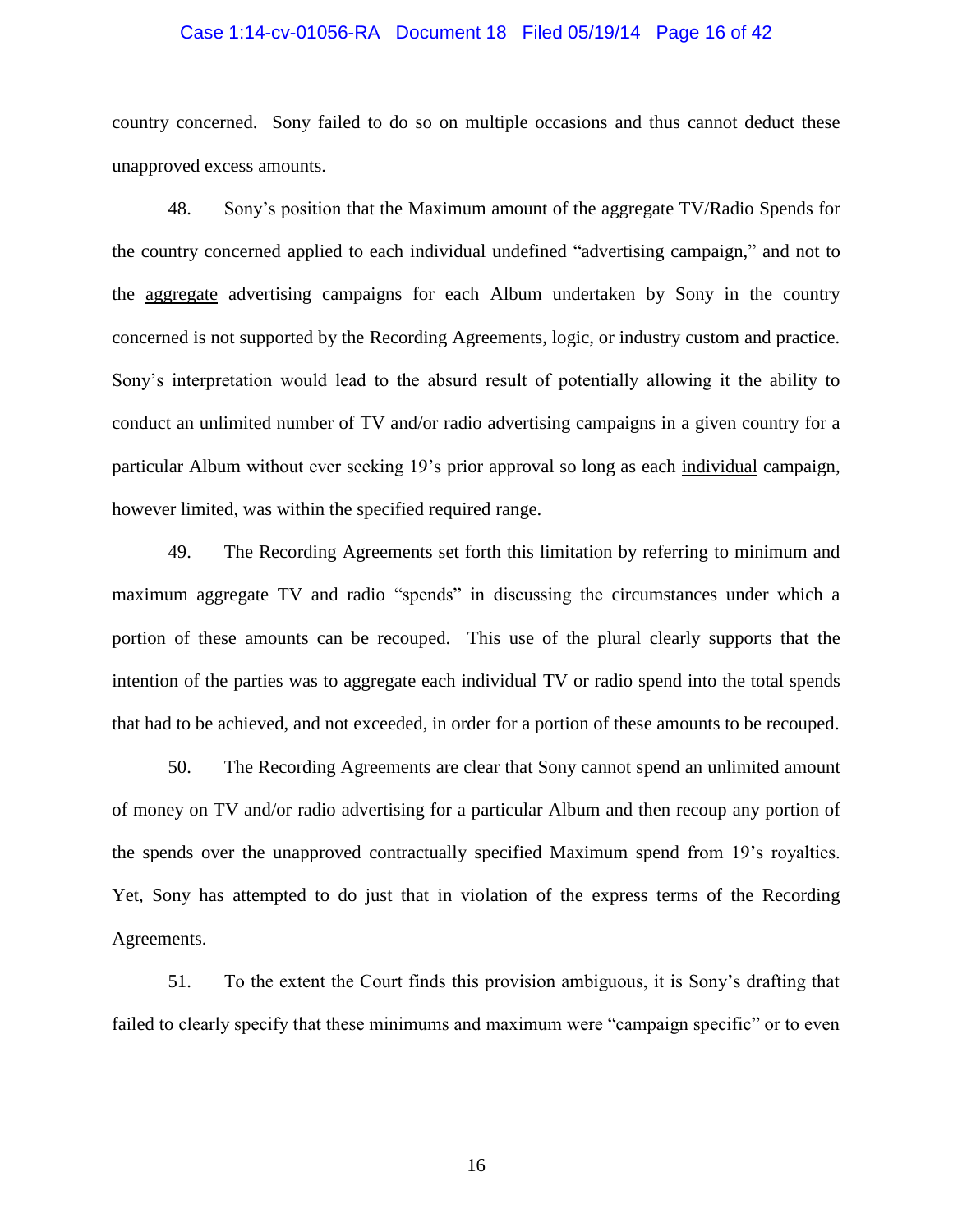### Case 1:14-cv-01056-RA Document 18 Filed 05/19/14 Page 17 of 42

define the word "campaign" and this failure to be clear and/or to define a key term must be read against Sony.

52. Such a reading is supported by the industry custom and practice which would make advertising deduction limitations applicable on a per-Album basis.

53. This improper reduction has resulted in Sony underpaying 19 by more than \$800,000 during the applicable Audit period alone and a substantial additional amount in the post-Audit period.

### **Sony's Deduction of Excess Charges from 19's Royalties**

54. The Audits revealed Sony incorrectly deducted a number of unsupported charges from the royalties due to 19. These expenses include both actual expenses which are not deductible under the terms of the Recording Agreements and expenses for which Sony is unable to provide any backup to show that it actually incurred the expenses alleged.

55. For instance, the Audits exposed the fact that Sony inappropriately charged 19 for costs in excess of approved budgets for the production of music videos, whereas, as described below, 19 was only to be responsible for "approved" budgets.

56. Paragraph 10.2 of the Recording Agreements applies to audio visual budgets and states that "[t]he budget for the recording of such Audio Visual Material ("the Audio Visual Material Budget") shall be Mutually Agreed and shall be reasonable in the context of the applicable mutually agreed treatment, story-board producer and director . . . In the event the Audio Visual Budget is exceeded due to [19]'s and/or Artist's default without prior written consent of [Sony] the amount of such excess . . . shall be fully deductible from any and all sums becoming due to [Sony] hereunder."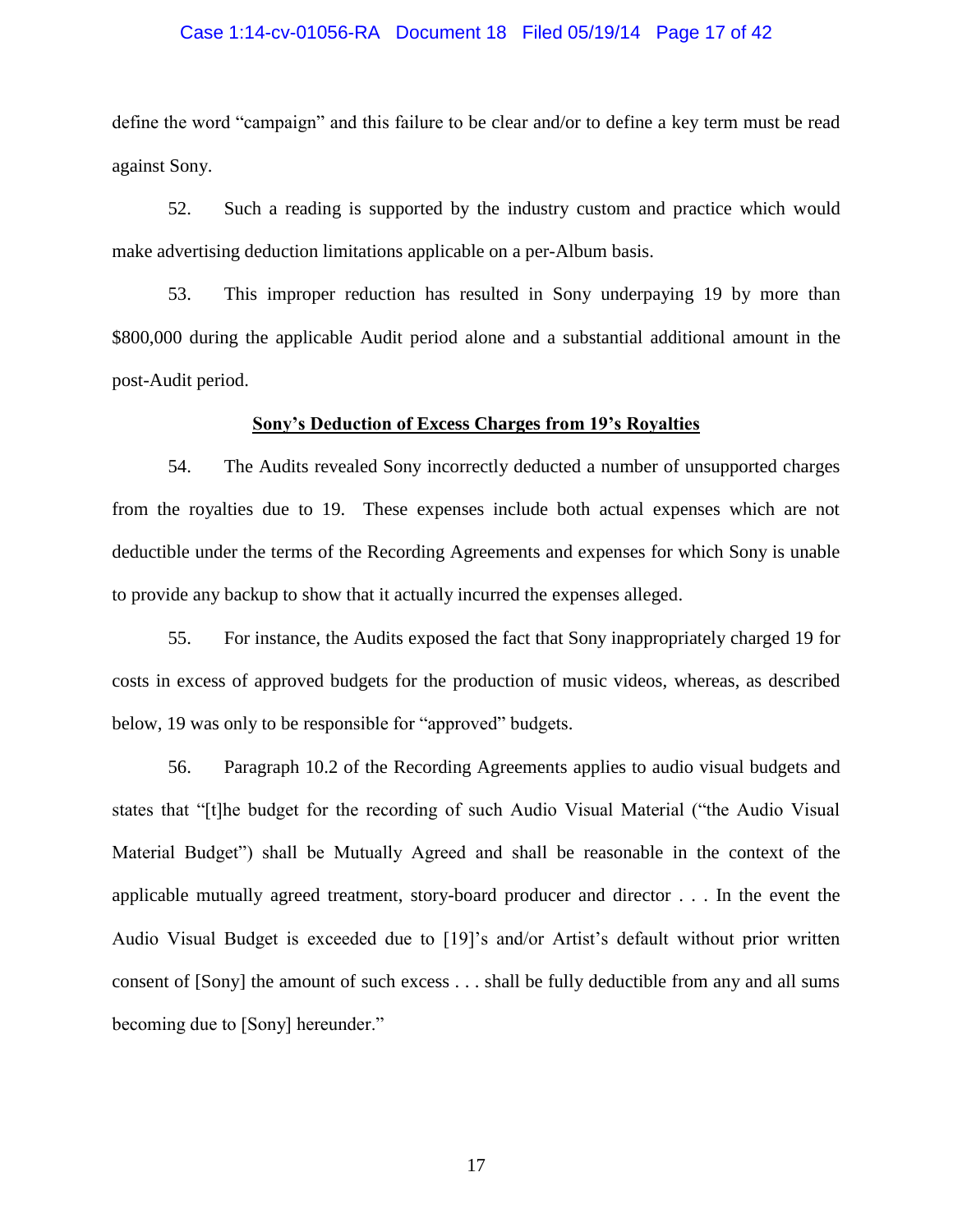### Case 1:14-cv-01056-RA Document 18 Filed 05/19/14 Page 18 of 42

57. However, over budget amounts not caused by 19 or Artists are recoupable by Sony only if "Mutually Agreed."

58. "Mutually Agreed" is defined in paragraph 1.22 of the Recording Agreements to mean: "agreed between [19] (or [19's] Authorised Representative) and [Sony], such agreement not to be unreasonably withheld or delayed by either party and with both parties acting in good faith with a view to seeking such agreement." Paragraph 1.22 provides the following three exceptions where Sony can make the decision concerned alone: (i) the Term has expired, (ii) during the Term, after making reasonable efforts to locate 19, 19 is "not available", or (iii) the parties are unable to mutually agree (which, by implication, requires that they at least discussed the issue together but could not come to an agreement).

59. None of the enumerated exceptions in paragraph 1.22 applies to the over-budgets in question as 19 was always available (in fact, Sony admits 19 was always on the music video set), the Term has not expired and budget issues were never brought to 19's attention.

60. Sony's recoupment of costs that exceeded the budgets in question which were not caused by 19 or an Artist were improper and not in accordance with the Recording Agreements.

61. Furthermore, Sony cannot even provide budgets for numerous videos for which it took deductions from royalties, including the Kelly Clarkson videos "A Moment Like This," "Before Your Love," "Low," "Miss Independent," "Since U Been Gone," and "Trouble With Love Is."

62. Sony has also recouped expenses for which it cannot provide any backup information. Recouping expenses Sony did not actually incur is a clear and obvious violation of the Recording Agreements.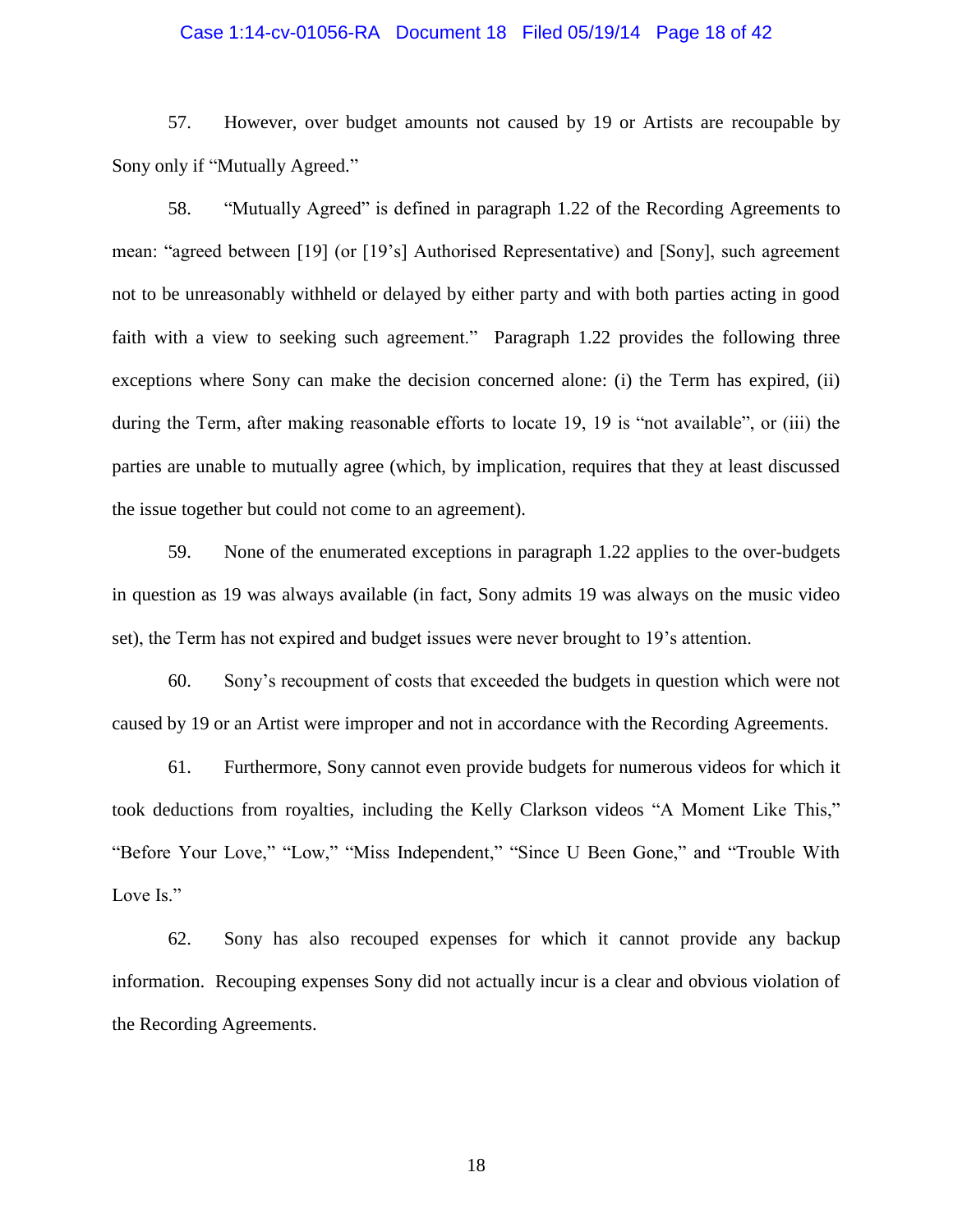#### Case 1:14-cv-01056-RA Document 18 Filed 05/19/14 Page 19 of 42

63. Sony has failed to provide any information related to video costs for a number of videos and this failure makes it impossible to determine the royalty amounts due for these Artists' videos. This problem is further compounded in the case of Pickler's videos as Sony combined all her video projects into one account and provided no analysis of a video by video breakdown.

64. Based on the information provided, the costs in excess of the approved budgets (which, because each budget had a built-in 10% contingency, means above 110% of the "contingency free" budget) improperly charged 19 has resulted in Sony underpaying 19 by at least \$100,000.00.

### **Incorrect Royalties Paid for Joint Venture Compilation Albums**

65. The Audits also revealed that Sony has improperly accounted for and paid 19 a lower royalty rate than what is prescribed under the Recording Agreements for Compilation Albums released by joint ventures of which Sony is a part.

66. Paragraph 7.4.2(c) of the Recording Agreements states "Compilation Albums which are released by [Sony] or as part of its joint venture arrangements or by an affiliate of Company – three quarters (3/4) of the otherwise applicable rate."

67. Paragraph 7.4.2(d) of the Recording Agreements states: "Compilation Albums which are released by third parties – two thirds  $(2/3)$  of the otherwise applicable rate."

68. It is clear that joint venture Compilation Albums are entitled to higher royalty rates than third party Compilation Albums. If the Compilation Albums were actually issued or sold by Sony or as part of a Sony joint venture, 19 is entitled to the higher royalty amount.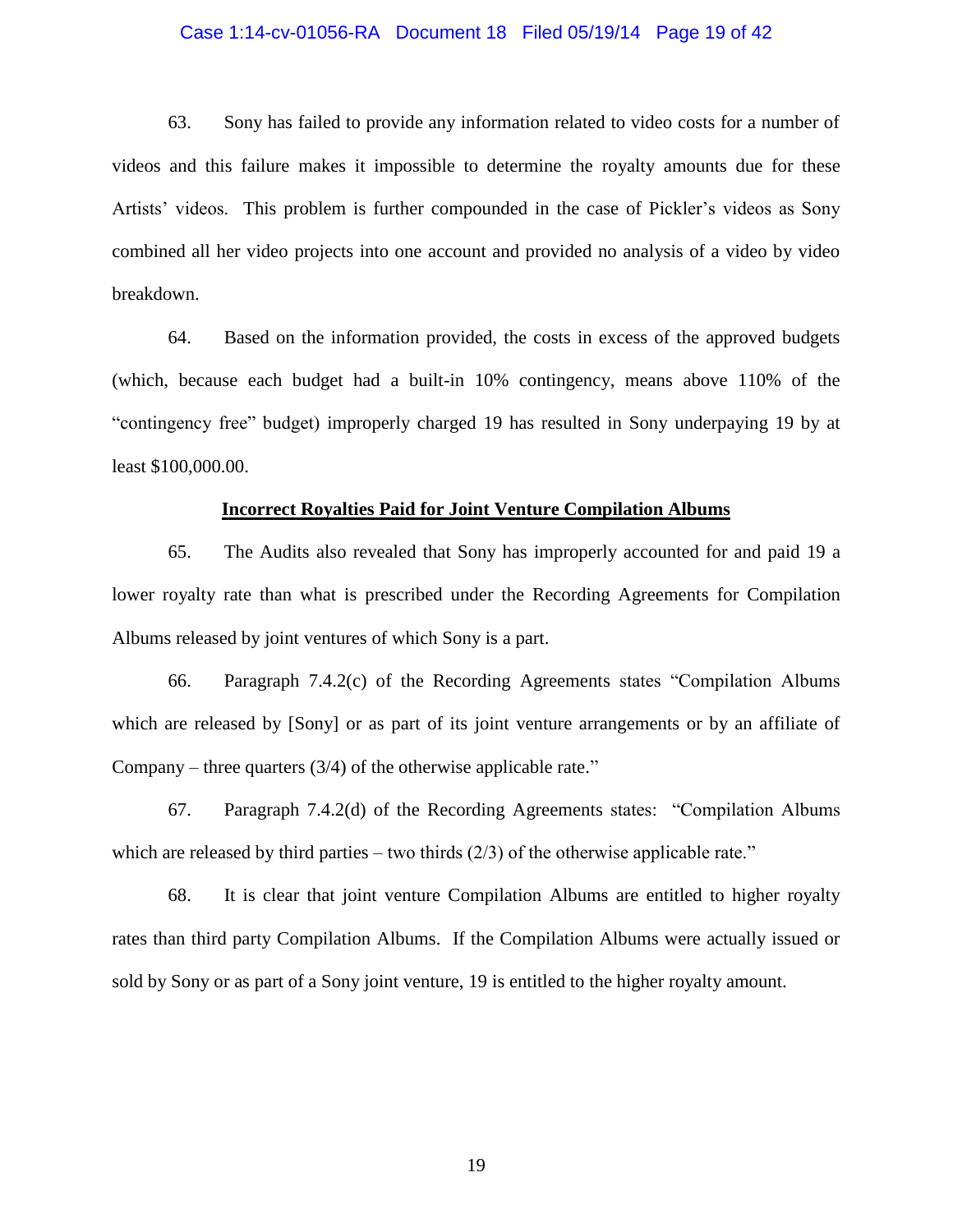### Case 1:14-cv-01056-RA Document 18 Filed 05/19/14 Page 20 of 42

69. Based on the applicable agreements that Sony has provided concerning the nature of the entity issuing the Compilation Albums concerned, it is clear that Sony has underreported and underpaid 19 in the amount of at least \$258,648 on joint venture Compilation Albums.

70. In fact, in responding to the Audit, Sony admits that it has incorrectly paid some royalties based on its failure to calculate royalties for the domestic "Now Series," a joint venture that includes Sony, under the "joint venture" provision (i.e., Paragraph 7.4.2(c)) of the Recording Agreements.

71. There are many requested documents that have yet to be provided regarding joint venture Compilation Albums; therefore, 19 is not yet able to calculate the substantial amount due it with particularity.

## **Improper Calculation of Escalations**

#### (All Artists Except Carrie Underwood)

72. The Audits also disclosed the fact that Sony did not properly escalate royalty rates for sales of Albums as required by the Recording Agreements.

73. Paragraph 7.1 of the Recording Agreements states that "in the event that the number of Records Sold during the Term of any Recording Commitment Album throughout the world exceeds one million  $(1,000,000)$ , then the royalty rate in respect of Records Sold of such Album in excess of one million (1,000,000) shall increase by one per cent (1%) in every territory."

74. Paragraph 1.1 of the Recording Agreements defines "Album" as "a Record containing not less than twelve (12) (or such lesser number as Company may require) nor more than twenty-five (25) different Tracks and totaling no fewer than forty-five (45) minutes of playing time (unless otherwise agreed by [Sony] in writing)."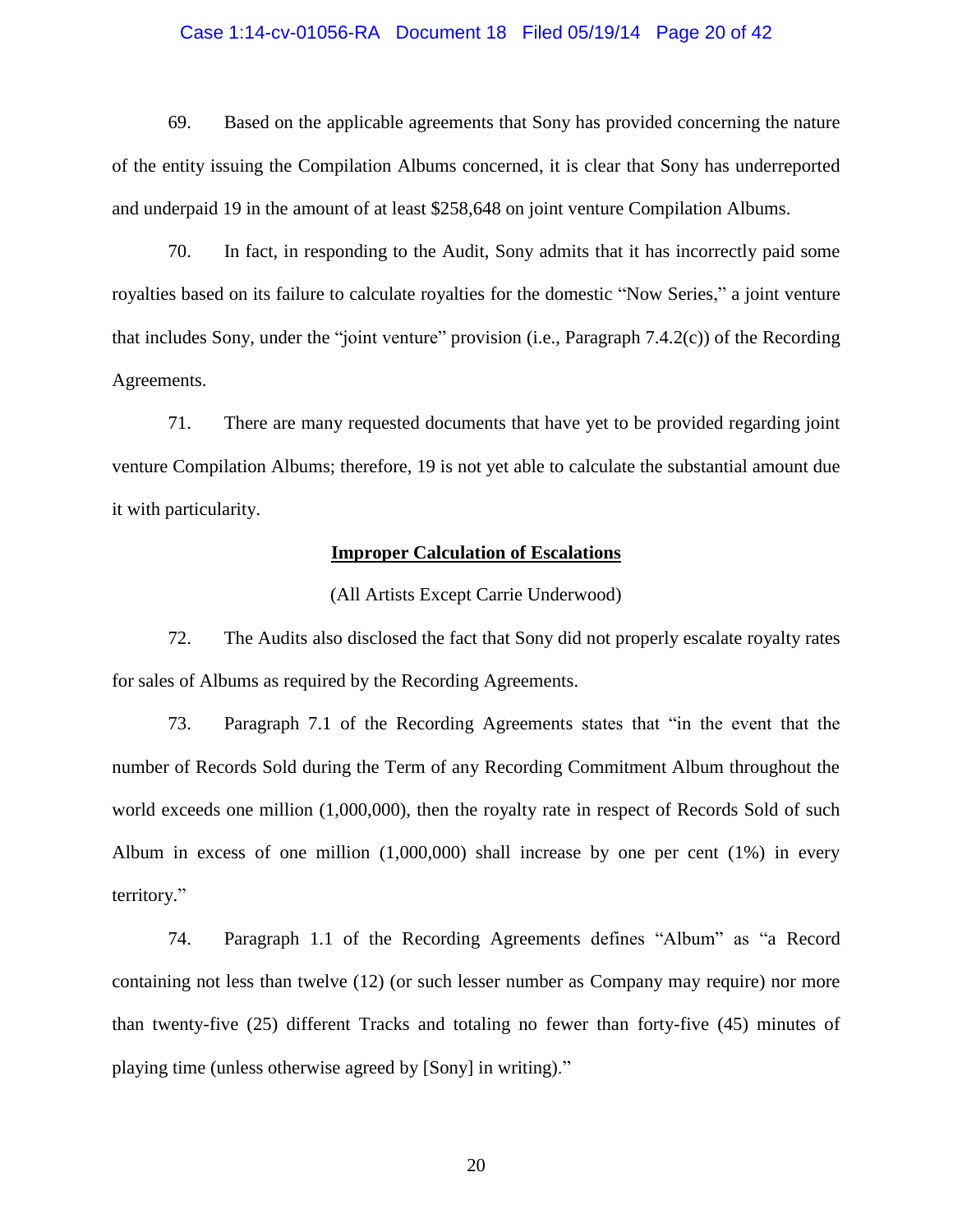### Case 1:14-cv-01056-RA Document 18 Filed 05/19/14 Page 21 of 42

75. Sony concedes that it has not properly calculated all escalations, but its concession does not address the numerous ways in which Sony has failed to correctly determine the amounts due under the escalation paragraph of the Recording Agreements. Sony's concessions are far short of the actual amounts due 19 as discovered during the Audits.

#### **Failure to Include Track Equivalent Albums (TEAs) in Calculating Escalations**

### (All Artists Except Carrie Underwood)

76. Under the terms of the Recording Agreements, 19 delivered Albums of the Artists to Sony. Under those Recording Agreements, Sony, inter alia, then had the right to sell such Albums electronically over the internet, either at on-line stores set up and operated, directly or indirectly, by Sony itself or, as was the case with virtually all albums electronically sold by the major record labels subsequent to the year 2000, through licensed DSPs (i.e., digital service providers) such as Apple's iTunes, Amazon and other DSPs that followed in their wake.

77. Once at a DSP website, the consumer typically puts into the search bar the name of the artist whose product he or she is interested in purchasing and is then taken to that artist's "webstore" page, where they'll typically find a listing of all that artist's product available for purchase as downloads, categorized by albums and individual tracks from those albums. In that way, the consumer can click on and purchase an entire album or click on and purchase as many segments or portions (i.e., individual tracks) of the album(s) from which those chosen tracks are derived, as he or she wants to acquire for their home music library.

78. The Recording Agreements, in paragraphs 7.1 and 7.7, set forth the royalty rate to be applied for Electronic Sales of the kind described in the preceding paragraph 77. Specifically, Paragraph 7.7 of the Recording Agreements requires that you apply "the otherwise applicable royalty rate" to the relevant Royalty Base Price. The relevant Royalty Base Price is easy to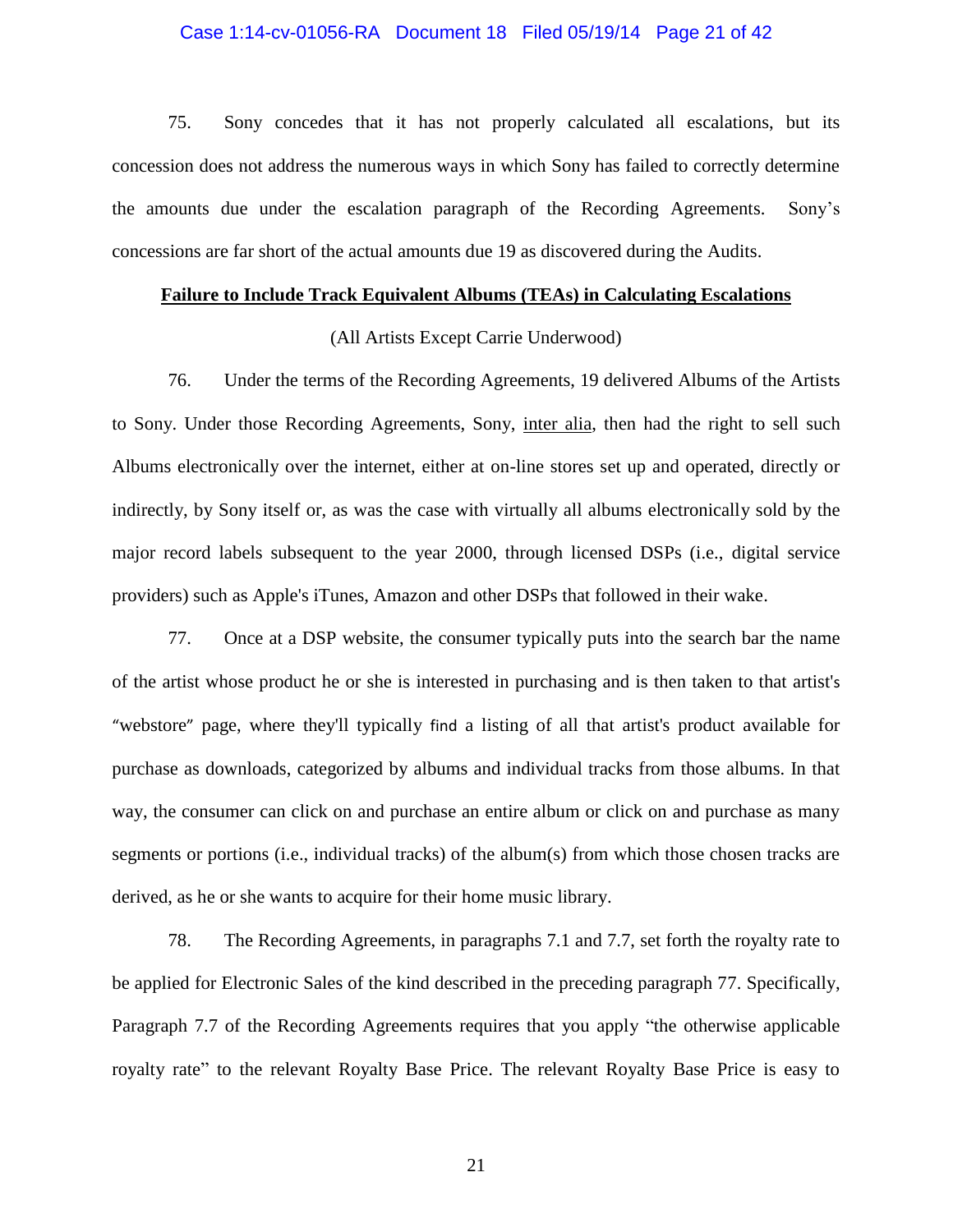### Case 1:14-cv-01056-RA Document 18 Filed 05/19/14 Page 22 of 42

determine as Paragraph 1.33, defining this term, clearly states that, for Electronic Sales, the Royalty Base Price is deemed to be Company's Receipts as defined in Paragraph 1.8 of the Recording Agreements.

79. Back in 2002 when the Master Recording Agreement was negotiated and executed, the digital download retail model was still being developed and iTunes and its competitors were still over a year away from beginning business. The physical record world was still the environment in which everyone in the music industry predominately lived and worked, and in that world, for over five decades, there essentially existed two primary sources of revenue for labels and artists, to wit, singles and albums.

80. Originally marketed as two-sided vinyl 45's, then as cassettes, and lastly in digital compact disc format, the "single" was long considered a loss leader in the industry, but was a necessary marketing component to get broad radio exposure and public awareness for artists and their product. Because of the high costs of promoting the "single" to radio as well as the relatively high costs of manufacturing, and distributing and marketing it to the "brick and mortar" retail stores that then existed in comparison to those comparable costs expended on an Album, virtually all record labels historically paid lower royalty rates to artists on this less profitable "singles" product. In contrast, the Album, with its relatively small incremental additional costs to manufacture and distribute, but with its 3 to 4-fold higher selling price, permitted labels to achieve a substantially higher profit margin in comparison to the "single," and thus the labels were able to pay a significantly higher royalty rate on albums, including escalations in that rate based on sales success since those profit margins only increased as sales volume went up. In fact, the album format was so profitable in the pre-iTunes era that labels eventually stopped offering an artist's "hit" single for sale at retail so that the customer was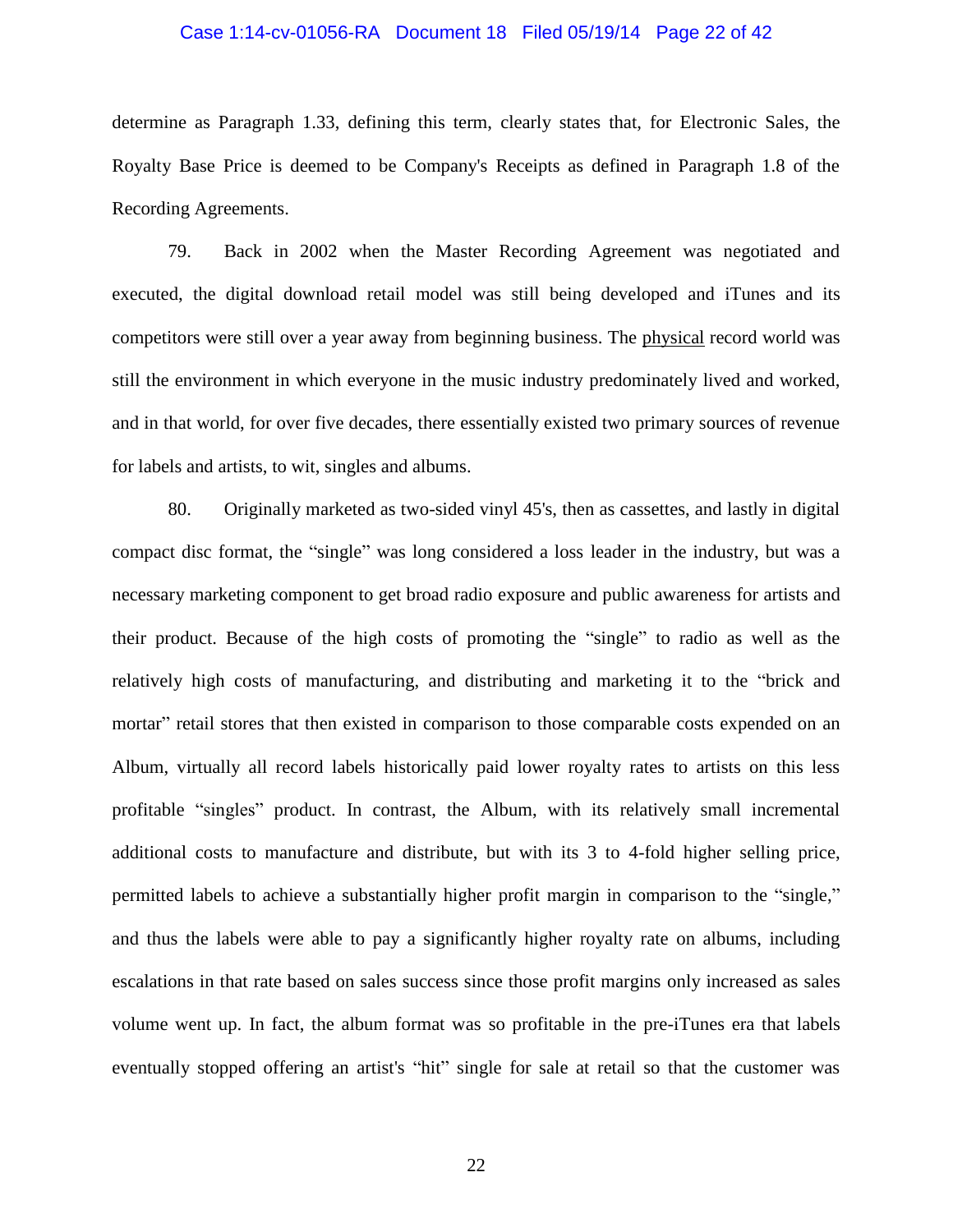### Case 1:14-cv-01056-RA Document 18 Filed 05/19/14 Page 23 of 42

effectively "forced" to buy the far more profitable and substantially higher priced album if he or she wanted to purchase that "hit" song.

81. This is exactly the business model the parties contemplated in 2002 when negotiating the Master Recording Agreement. Sony was to pay relatively high royalty rates on Albums sold in the United States and in foreign territories with escalations in those rates once Records Sold of a particular Recording Commitment Album achieved worldwide sales of 1,000,000 units. Conversely, for "Records other than Albums" (e.g., Singles), the royalty rates were about 25% to 35% less than the rates paid for Albums.

82. In 2003, however, the iTunes store opened for business, shortly followed by its numerous competitors, and the above business model got turned upside down. No longer is the customer forced to buy the far more profitable album format if he or she likes the "hit" song he or she heard on the radio and wants to purchase that song and only that song. Without consent from 19, Sony unilaterally allowed iTunes and other DSPs to "disaggregate" every album into individual song downloads and allowed them to sell those individual songs at anywhere between \$.99 and \$1.29 apiece, with most current songs at the higher \$1.29 price. Sony unilaterally chose to do this so they could be part of the iTunes phenomenon that was then changing the industry, and reap enormous financial benefits, without passing those benefits to Artists, in breach of the Recording Agreements and duty of good faith and fair dealing, as discussed fully below.

83. So what was once a "loss leader" to the labels, justifying a lower royalty rate to the artist, was now even more profitable than selling an entire album. Since most albums have an average 11 to 13 individual tracks, and given that most entire album downloads generally sell for \$9.99 to \$11.99, it's easy to see that the labels can come out 20% to 40% (or even more) ahead if they sell 11 to 13 tracks individually rather than the entire album in a single transaction. Thus to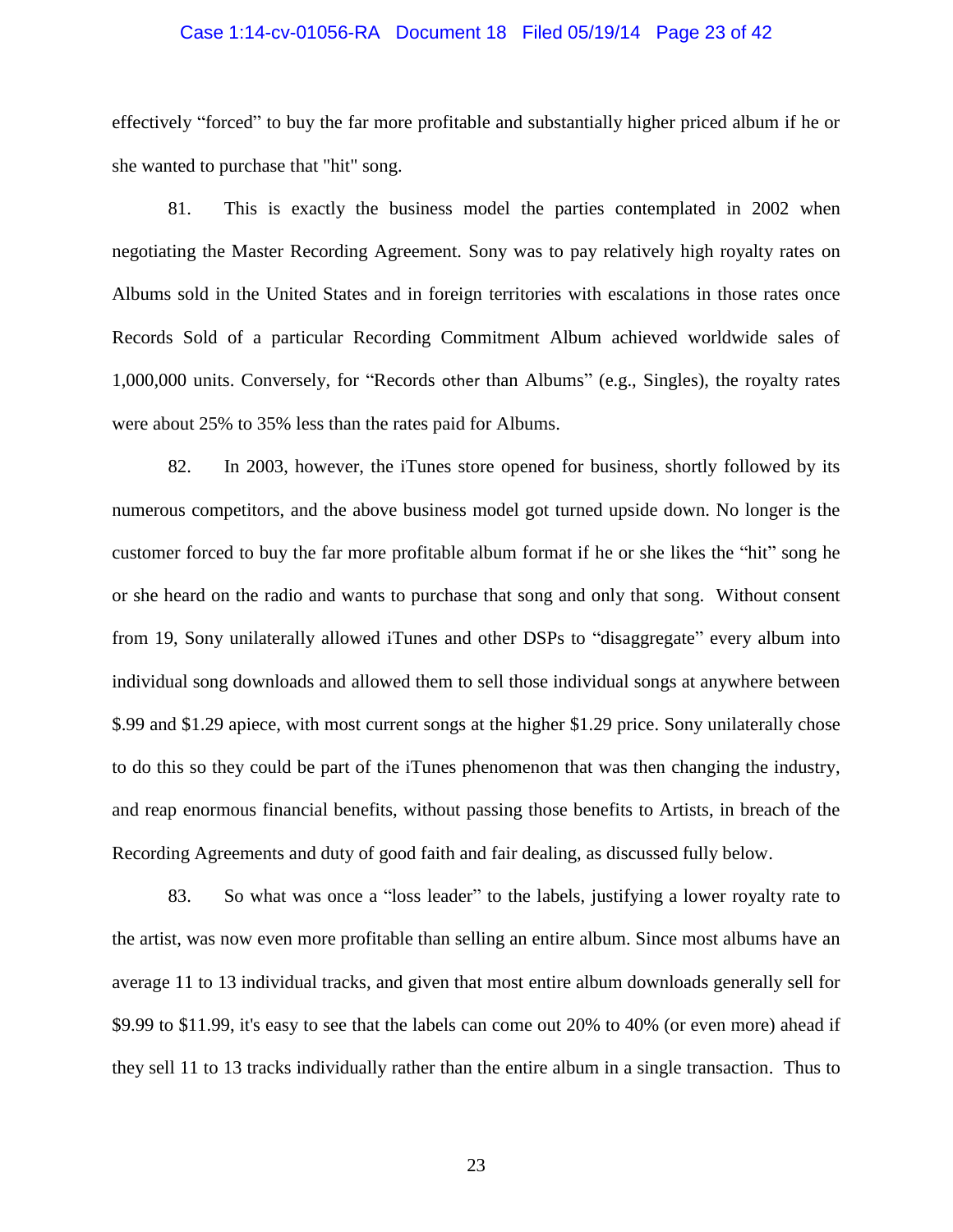### Case 1:14-cv-01056-RA Document 18 Filed 05/19/14 Page 24 of 42

pay 19 the lower "Records other than Albums" rate on these individual downloads no longer made economic sense and certainly was no longer the business model that underpinned the negotiation of the Master Recording Agreement in 2002. Labels themselves even acknowledged this "new world order" and thus nearly universally (including Sony) started paying artists their "album rate" on these individual track downloads. Not only does this make economic sense but it also makes sense logically. The customer is not purchasing a "single" in the old model sense (or even under the definition in the Recording Agreements since "Single" mean a Record containing no less than 2 nor more than 4 Tracks so an individual Track download was clearly not a "Single"), but is buying one or more segments or portions of an album that he or she likes. If he or she is buying part of an Album, then the Album royalty rate applicable to that album has to rightfully, contractually, and logically apply, and the applicable escalation also must apply.

84. Sony itself acknowledges this as evidenced by the fact that, until the Audit, they always paid 19 the Album rate on individual Track downloads under the Recording Agreements. Even Sony's correspondence with 19 confirms 19's interpretation of the Recording Agreements in this regard is correct and that individual Tracks from Albums are to effectively be treated as segments of Albums and not as traditional "singles." Sony's correspondence to 19, as described throughout this Complaint, states that the royalty rate for individual Tracks is the "standard download royalty ([A]Ibum rate x net receipts)." In other words, like all other major labels, Sony treats individual Track downloads as a subset of Album downloads. It was only after 19 filed their Audits did Sony, in retribution, attempt to claim that the lower "Records other than Albums" rate should have been paid.

85. So, because the Album royalty rate applies to individual Track downloads, it follows that all aspects of this royalty must apply as well, including the part that rewards 19 with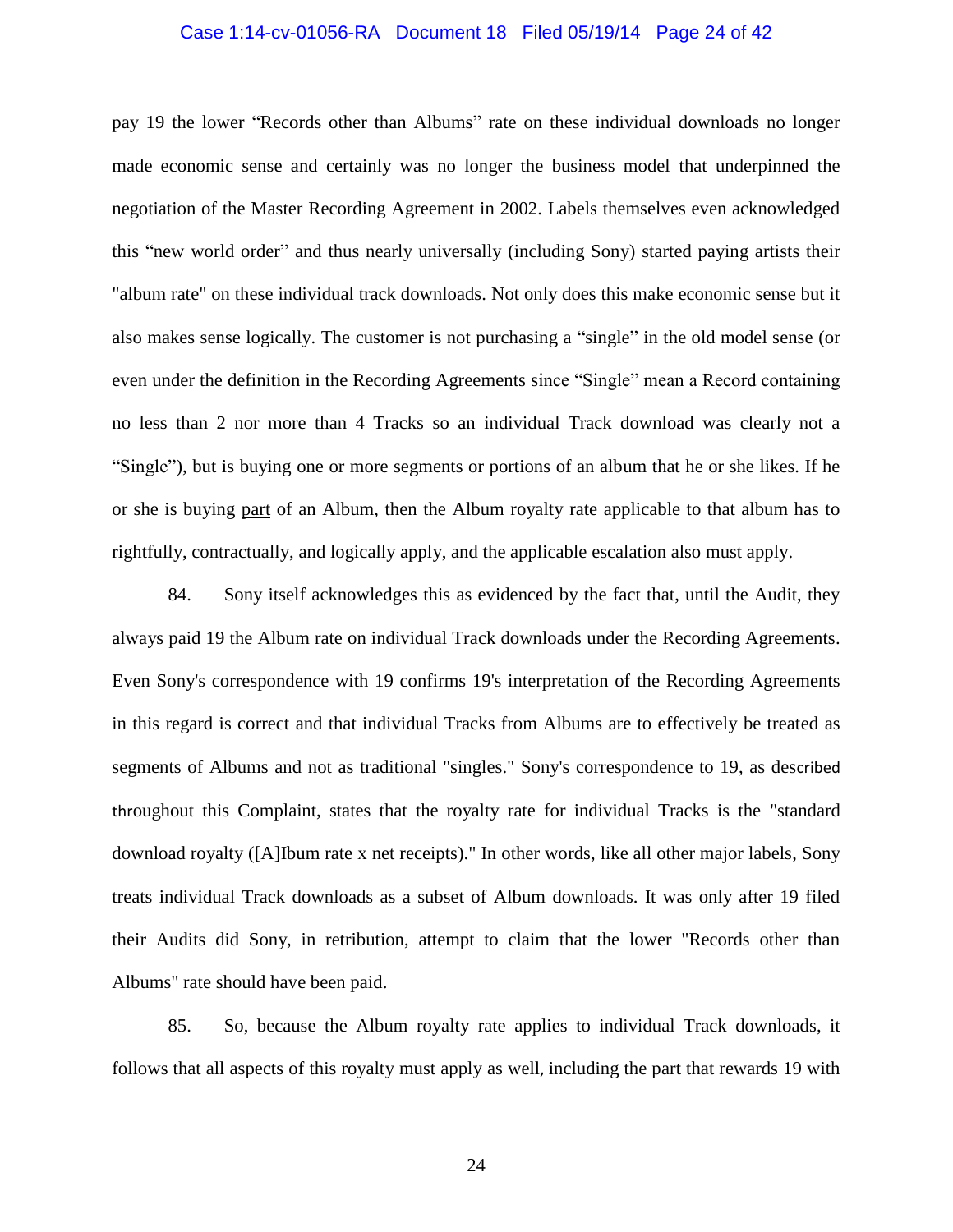### Case 1:14-cv-01056-RA Document 18 Filed 05/19/14 Page 25 of 42

royalty escalations on achieving certain sales success. Minimally, if a Recording Commitment Album, for example, originally has 12 Tracks on it when released, then the sale of 12 Tracks or segments from that Album should count as the equivalent of the sale of one Album (i.e., a Track Equivalent Album or TEA) for purposes of calculating sales escalations on that Album. In fact, an even lower common industry standard should apply from an economic perspective. Given that the amount of payment Sony receives from the DSPs on just nine individual Track downloads from a particular Recording Commitment Album likely exceeds, in terms of dollars received by Sony, the download of that Album. The Recording Industry Association of America's ("RIAA") and record labels in general have reasonably concluded the sale of 10 Track downloads should equal one TEA. This standard should reasonably, contractually, and equitably apply under the terms of the Recording Agreements.

86. Both of these Album download equivalence calculations referred to in the preceding paragraph fall within the definition in the Recording Agreements of Recording Commitment Albums (i.e., Records containing 12 to 25 Tracks and 45 minutes of playing time unless otherwise agreed by Sony in writing) because: (i) a TEA consisting of the actual number of Tracks on the Recording Commitment Album that Sony accepted when it was delivered by 19 and that Sony subsequently released qualifies on the basis of the facts, including the fact that Sony has actually accounted to 19 at the Album royalty rate for these exploitations, and (ii) a TEA using the RIAA's 10 track standard is consistent with Sony's membership and leadership in the RIAA coupled with Sony effectively "otherwise agree[ing] in writing" to this number of Tracks by paying the Album rate in its written statements to 19 for these exploitations. Stated another way, in written correspondence, Sony has clarified that each Track download is not the sale of a Single as defined by the Recording Agreements (as Sony was forced to concede because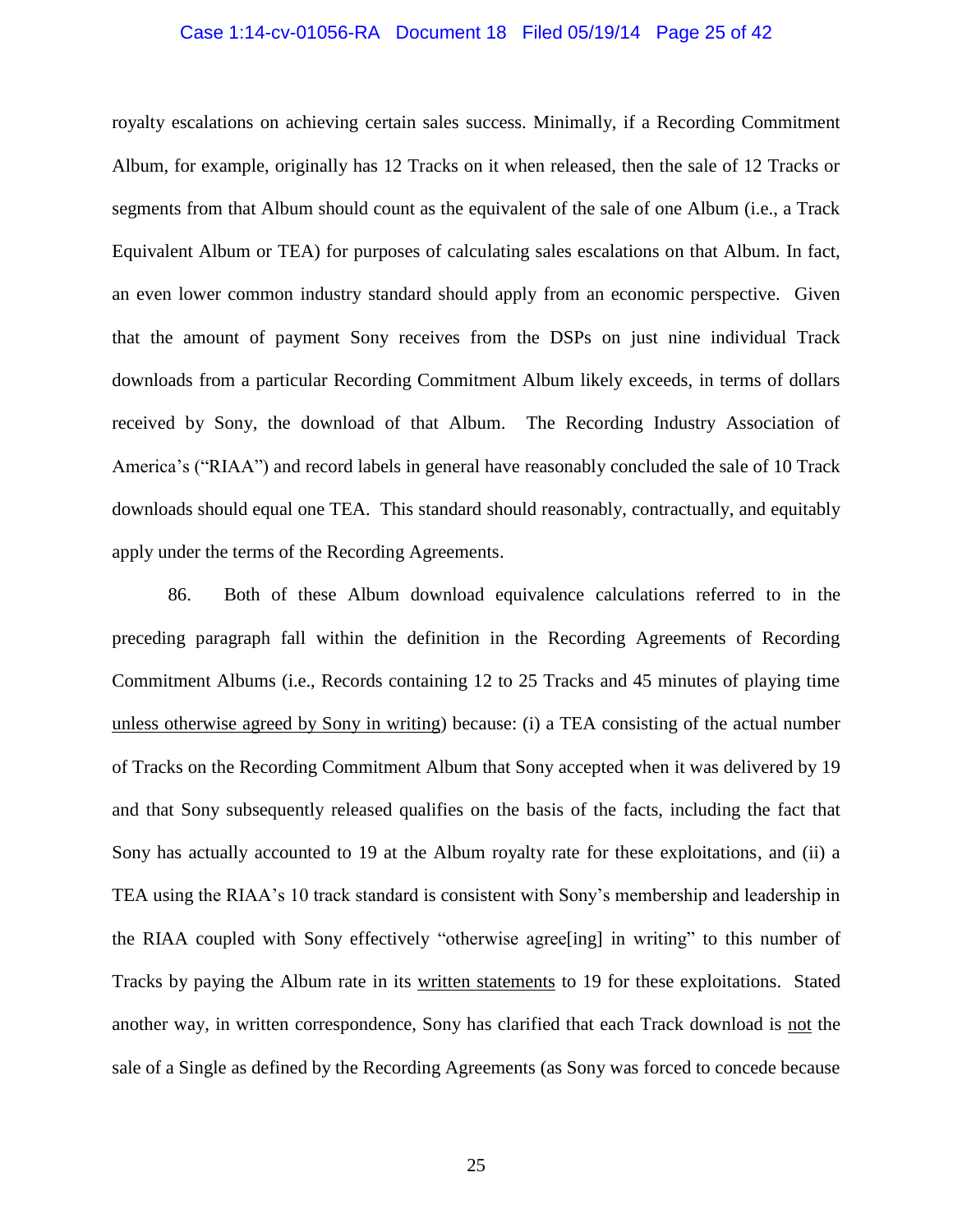### Case 1:14-cv-01056-RA Document 18 Filed 05/19/14 Page 26 of 42

an individual Track download does not meet the definition of a Single under the Recording Agreement), but is equivalent to a partial sale of an Album, and , therefore, the royalty escalation applicable to Albums must take into account sales of segments of Albums when there is a sale of sufficient Track downloads constituting TEAs, as discussed above, from a particular Recording Commitment Album. Sony has breached the Recording Agreements by failing to do so.

87. Moreover, the last two paragraphs of paragraph 7.1 setting forth this escalation in the Album royalty rate expressly requires, in the second paragraph thereof, that TEAs be included in the escalation calculation once the download market reached a critical mass (i.e. 15% or more of the market), to wit: "For purposes of the foregoing escalation, reference to Records Sold shall be deemed to refer to Records Sold . . . embodying Electronic Sales . . . ." This clearly means that downloads of individual Tracks, segments of Albums, or TEAs, are to be included.

88. Finally, when the labels, including Sony, made their original agreements with iTunes, they had complete discretion to enter agreements with third parties for the sale or distribution of their masters in the form as delivered to them by their respective artists - i.e., as complete albums that had to be purchased as complete albums. However, Sony, as one of these labels, abused that discretion by entering agreements which changed the then existing fundamental business model of the music industry and without accounting for that change in the manner in which Sony accounted to its artists, including 19 and its Artists. 19, by reason of the Master Recording Agreement, was locked into their pre-iTunes Recording Agreements and now Sony wants to withhold the sales, financial and other benefits it got when it, and the other labels, permitted iTunes and other DSPs to disaggregate their albums into individual tracks so that they could become part of this "digital download" world which they, before Steve Jobs and Apple figured out the solution, where unable to successfully navigate on their own. However, Sony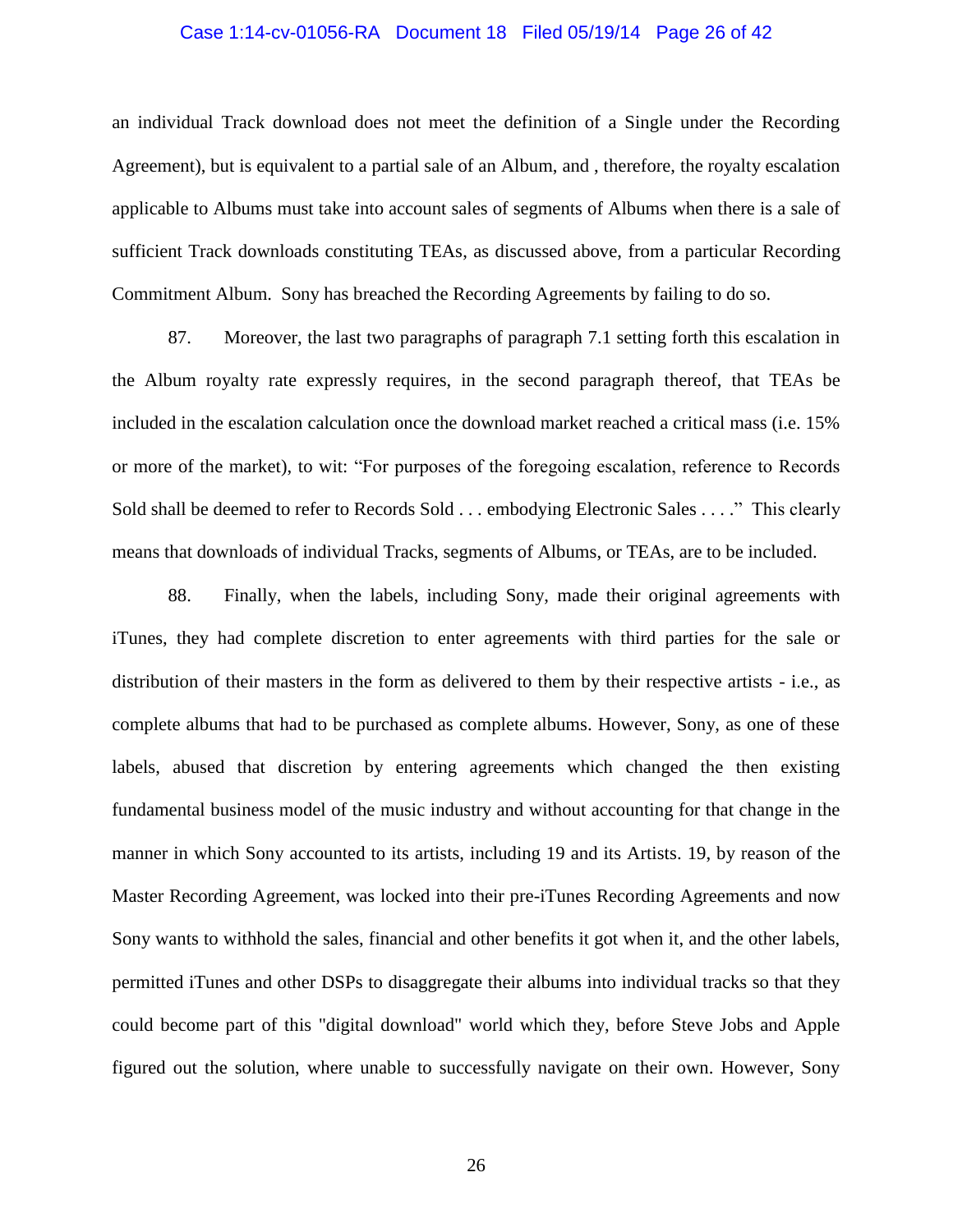### Case 1:14-cv-01056-RA Document 18 Filed 05/19/14 Page 27 of 42

didn't want to pass on the full value of these benefits to 19 and their Artists. To the contrary, they tried to keep underpaying them under a business model that had become antiquated. In fact, as revealed by the Audit, 19 and the Artists get less while Sony gets significantly more. Until the Audits, 19 was unaware that Sony had taken the full value of these benefits for itself by, among other things, still paying 19 and the Artists on a basis that did not include TEAs for escalation purposes. Sony then compounded this abuse by claiming it had in fact overpaid 19 in the past by not using the lower "Records other than Albums" rate on individual Track downloads.

89. As indicated, Sony had the discretion to enter such agreements with the DSPs, but it could not exercise that discretion in a manner which robbed 19 and the Artists of the fruits of the Recording Agreements and the royalties 19 reasonably expected at the time the 2002 Recording Agreement was entered. Sony could have avoided this breach or abuse of its discretion by refusing to license the Masters to the DSPs in such a manner or by including the industry standard TEAs in its Album sales escalations. Instead, Sony chose to profit for its own account by reducing the royalties it paid to 19 and the Artists while Sony was making more. Such an action is bad faith performance under the Recording Agreements, and robs 19 and its Artists of the fruits of the Recording Agreements.

90. Sony's failure to include TEAs in Album royalty rate escalations has resulted in Sony underpaying 19 at least \$960,610.

#### **Failure to Properly Account for Foreign Sales in Calculating Escalations**

91. In addition, the Audits revealed that Sony has underreported foreign royalties because it failed to count Album sales in certain foreign territories in determining the escalation of royalty rates.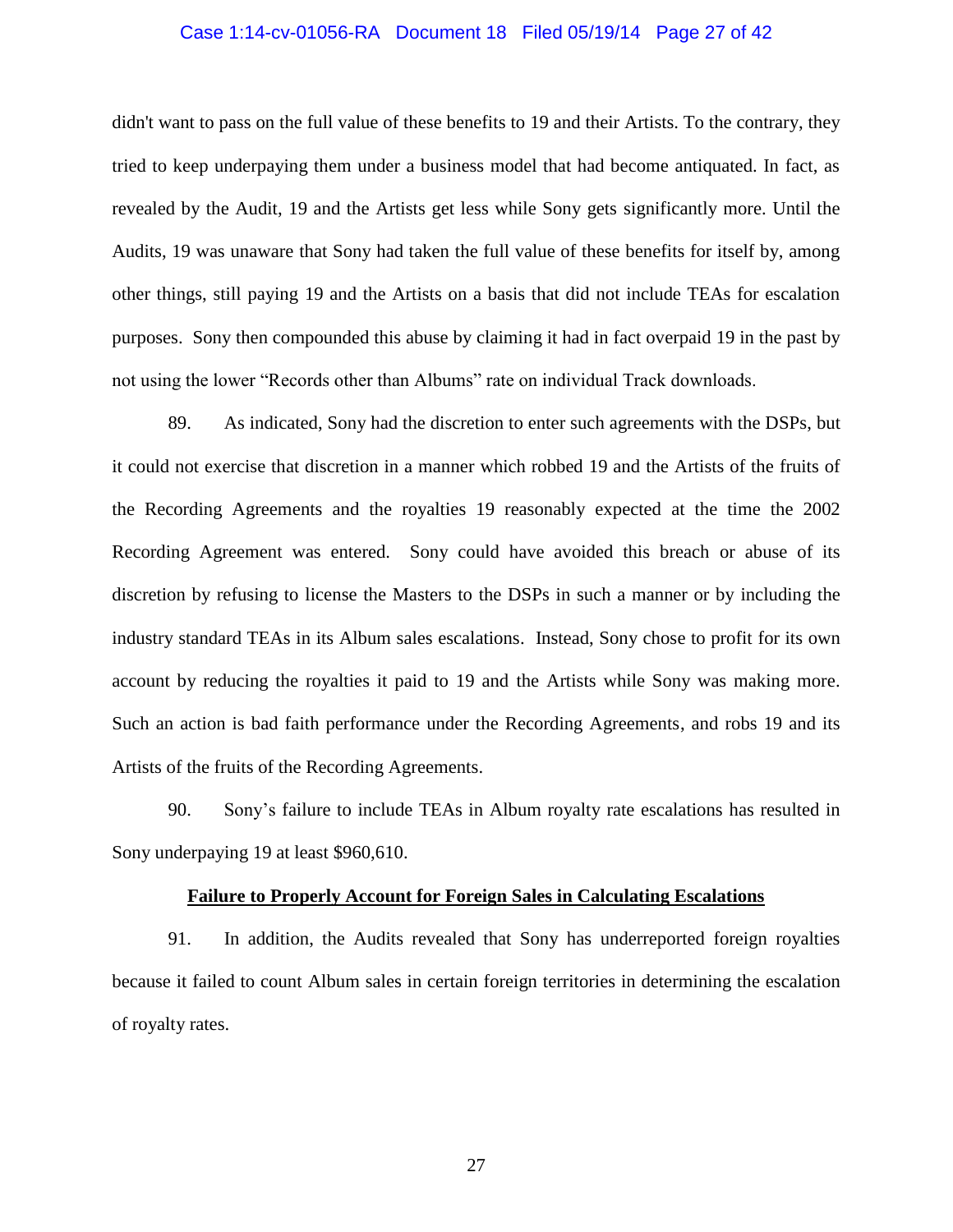### Case 1:14-cv-01056-RA Document 18 Filed 05/19/14 Page 28 of 42

92. Paragraph 7.1 of the Recording Agreements states that "in the event that the number of Records Sold during the Term of any Recording Commitment Album throughout the world exceeds one million  $(1,000,000)$ , then the royalty rate in respect of Records Sold of such Album in excess of one million (1,000,000) shall increase by one per cent (1%) in every territory."

93. Despite its obligation to count all top line Records Sold worldwide in determining when to pay escalated royalties, Sony failed to include certain territories in its escalation calculation. Sony has admitted it breached the Recording Agreement through this failure, but its admission is only to a part of its liability raised in the Audits and does not offer complete relief to 19.

## **Sony's Failure to Count all Albums Sold through Normal Retail Channels in Calculating Escalations**

94. As discussed above, Paragraph 7.1 of the Recording Agreements provides for escalation of the royalty rate for Records Sold of an Album in excess of one million (1,000,000). Paragraph 7.1 also states that, for the purposes of escalation calculations, Records Sold must be at "full price through normal retail outlets only."

95. Sony sold Albums at full price by means of television advertised sales, which, in the custom and practice of the music industry, constitutes a sale at a "normal retail outlet". In fact, in responding to the Audits, Sony has conceded that Albums sold through television advertising should be included in the calculation of Album escalations.

96. Sony has failed to escalate the sales for these Albums sold by means of television advertised sale and has underpaid 19 by at least \$55,000 as a result.

## **Sony's Failure to Pay 19 for Amounts Received as Part of Settlements**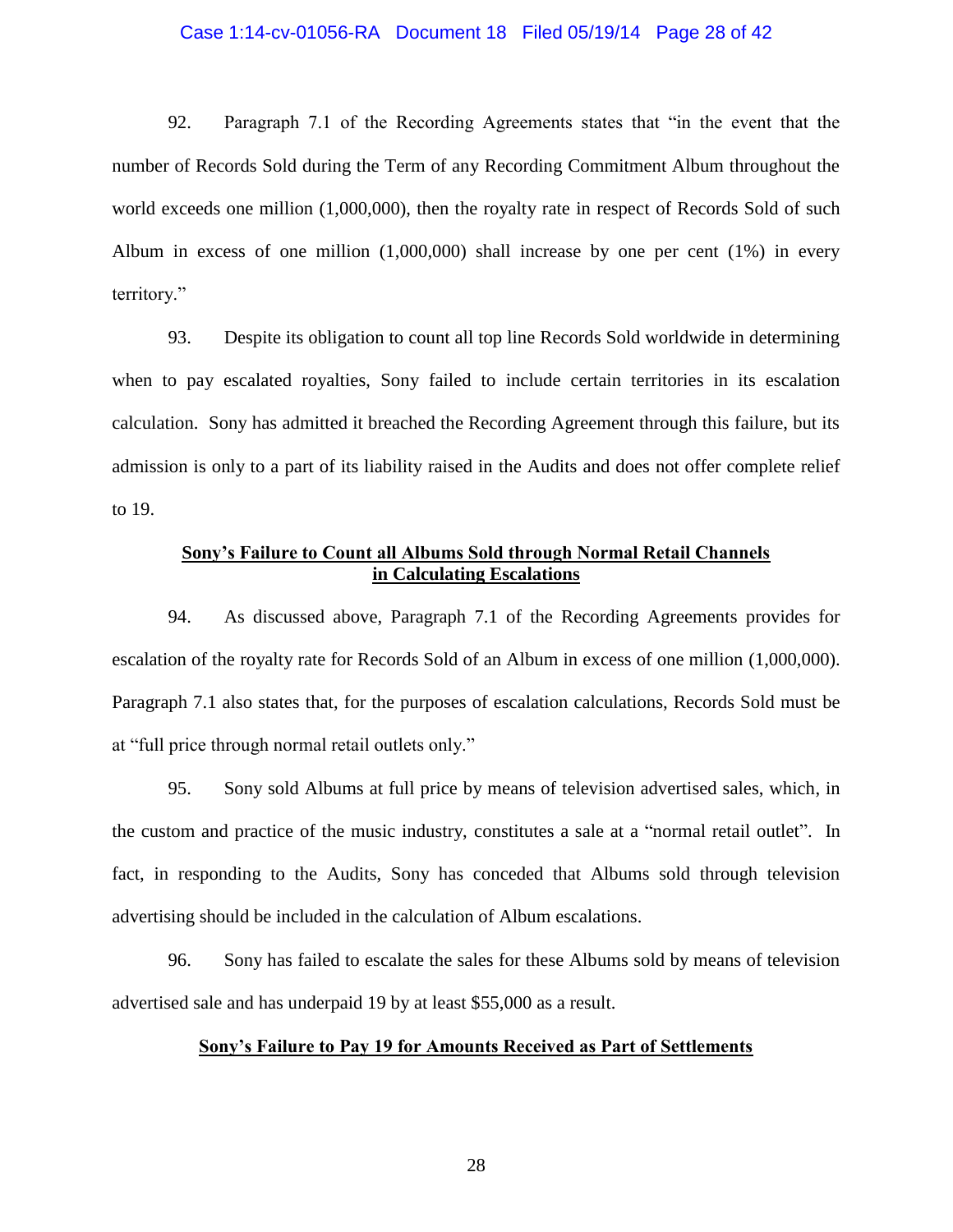### Case 1:14-cv-01056-RA Document 18 Filed 05/19/14 Page 29 of 42

97. Further, Sony under-reported or failed to report net receipts from settlements with certain DSPs. Specifically, Sony has received monetary awards and settlements from numerous lawsuits and disputes regarding the piracy of recordings, including the Artists' Masters, but has not paid 19 the full share of these awards and settlements as required by the Recording Agreements.

98. Paragraph 20.1 of the Recording Agreements requires Sony to credit 19's royalty balance based on "one half of any excess recovery" from sums received as a result of a legal proceeding.

99. Sony's suits have resulted in payments or awards that are clearly attributable to Artists' Masters and 19 is entitled to one half that portion of these total amounts received allocable to Artists' Masters.

100. Sony's failure to report some of these settlements as well as their underreporting of net receipts from settlements with DSPs has resulted in an underpayment of at least \$1,000,000.

#### **Sony's Failure to Correctly Account for Income from Record Clubs**

101. The Audits exposed the fact that Sony has underreported Record Club royalties in numerous ways, including as a result of both using a base price other than the sales price reported by the record club and an underreporting of units sold.

102. Paragraph 7.4.1 of the Recording Agreements requires Sony to calculate the royalties due for such exploitations at the "price upon which royalties to [Sony] are calculated." However, Sony accounted to 19 on a penny rate instead of using the correct contractually required rate pursuant to paragraph 7.4.1.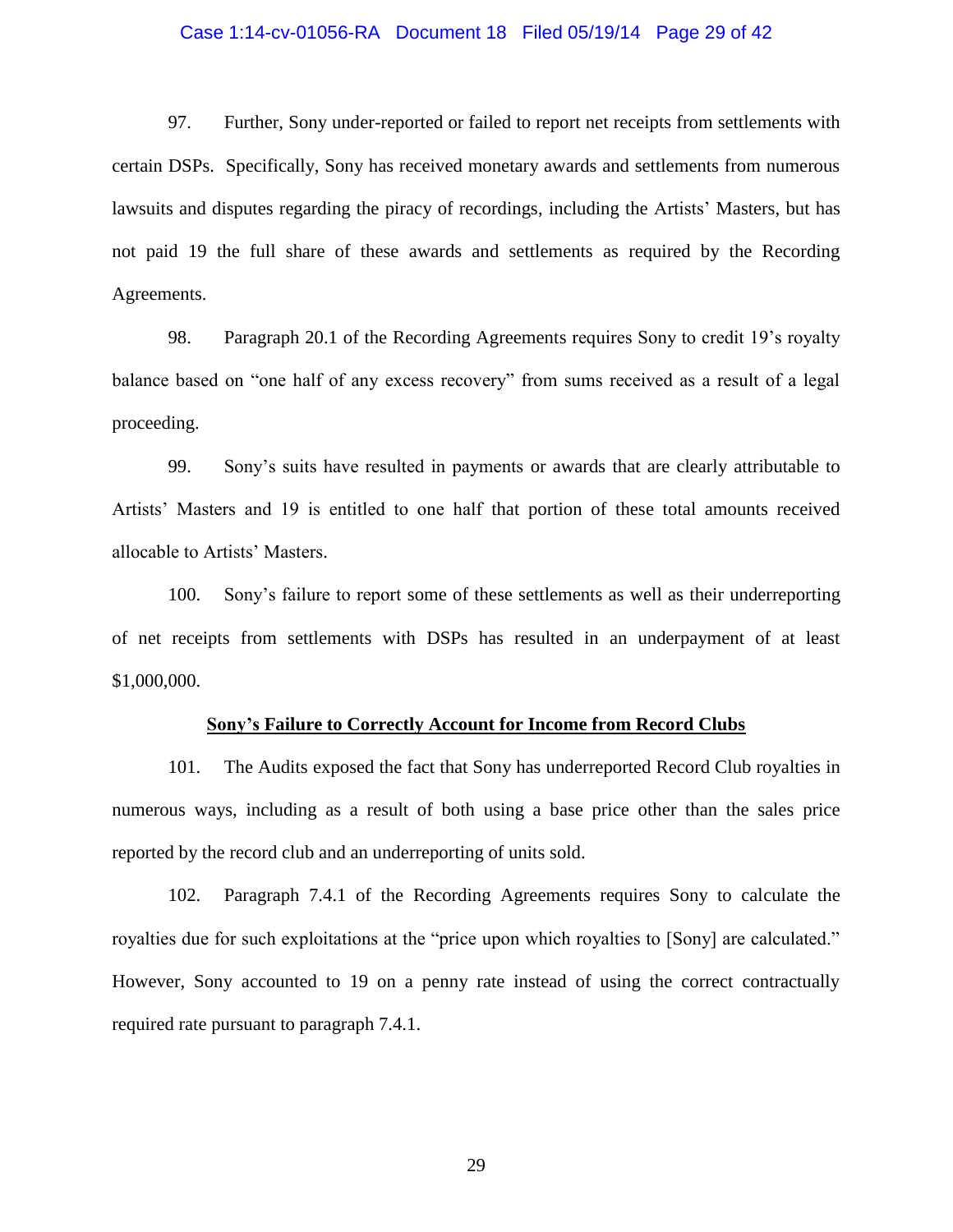### Case 1:14-cv-01056-RA Document 18 Filed 05/19/14 Page 30 of 42

103. Further, paragraph 1.32(c) excludes "free goods" from the calculation of "Records Sold." Thus, Sony did not pay 19 for "free goods" distributed by Record Clubs. However, Sony was eventually paid for so-called excessive "free goods." These payments can be directly linked to sales of 19's Masters and 19 should have been accounted to for these its share of these excessive "free goods" payments, but was not.

104. Sony underpaid 19 as a result of the underreporting of Record Club royalties. The full amount of underpayment will be determined during discovery.

105. In fact, Sony admits that, in some instances, units reported to Sony from the Record Clubs did not match the units reported to 19 and this reporting failure resulted in an underpayment of royalties.

106. Additionally, upon information and belief, Sony is receiving "trademark royalties" from record clubs that are, in reality, disguised Master use payments.

107. That is, Sony is allowing Record Clubs to use the Masters at an amount less than their fair market value, but is separately taking and "making up" the amount of this underpayment from the Record Clubs through trademark payments. Sony's purpose in structuring its agreements in this manner is to prevent 19, Artists, and others from receiving royalties from this trademark income.

108. Sony has failed to provide the applicable agreements in breach of its obligations and in order to disguise the full amount due 19. Further, Sony failed to provide documents related to advances, lump sum payments, audit reports and additional settlement documentation relating to Record Clubs.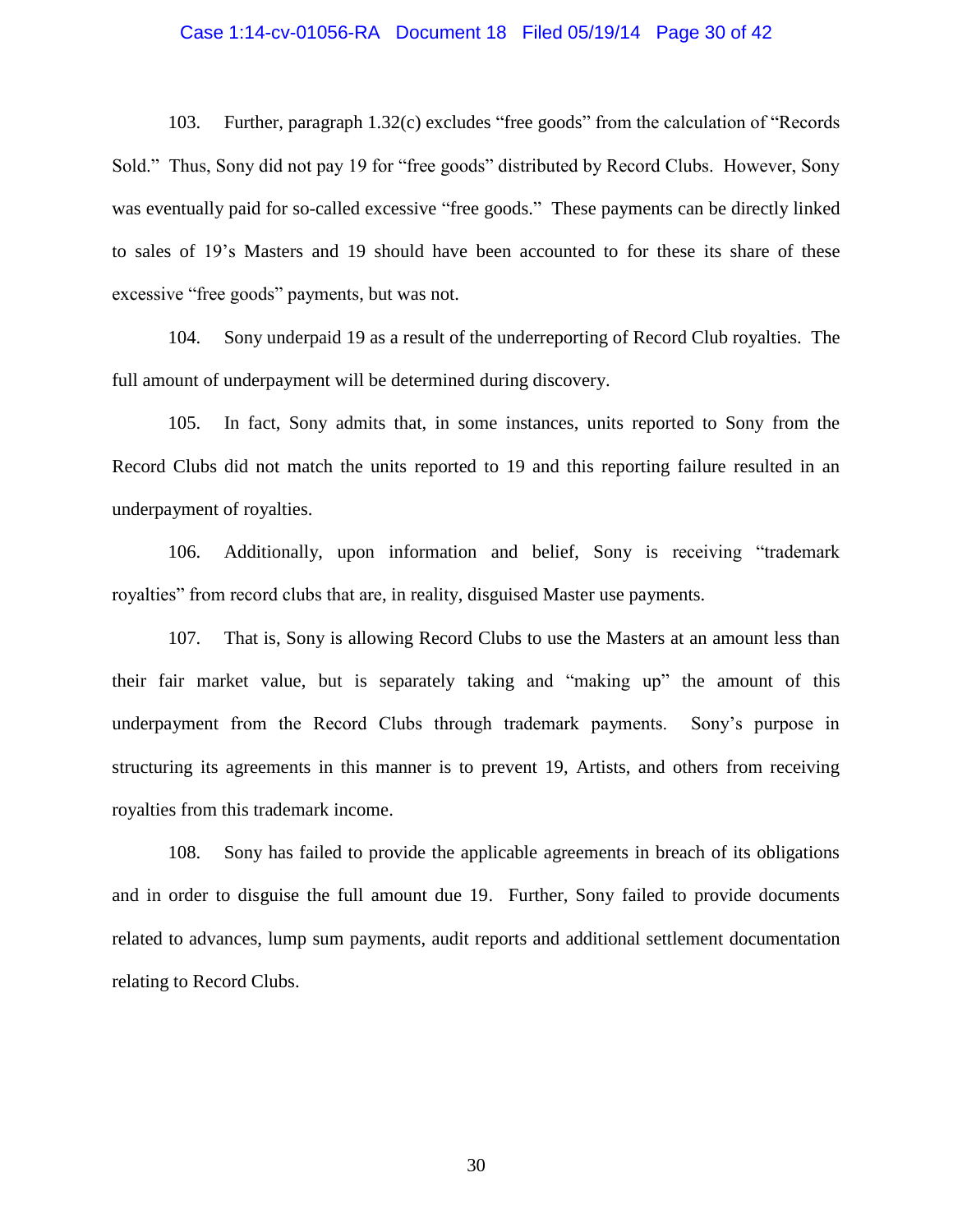#### Case 1:14-cv-01056-RA Document 18 Filed 05/19/14 Page 31 of 42

109. Sony's attempts to disguise income in which 19 should participate by misclassifying it as trademark income to escape its obligation to pay royalties is a breach of its duty of good faith and fair dealing.

### **Sony's Improper Charging of Taxes to 19**

110. The Audits revealed that Sony has incorrectly deducted foreign income taxes from royalties owed to 19.

111. Paragraph 7.2 of the Recording Agreement provides that Sony "shall use its reasonable endeavours [sic] to complete and submit appropriate double taxation exemption claim forms in respect of payments to [Sony] in the USA."

112. Royalties reported to Sony by its foreign affiliates were reduced by foreign taxes. In turn, Sony again deducted such taxes from royalties otherwise earned by and payable to 19. However, under the United States Internal Revenue Code, foreign remittance taxes may be taken as a credit against United States income taxes due by those upon whom the tax is levied. Since the foreign remittance taxes were imposed on Sony, Sony was entitled to and, upon information and belief, did utilize a foreign tax credit against its U.S. income taxes.

113. Upon information and belief, 19 was charged by Sony for more than Sony's actual "net" tax liability because 19 is entitled to a portion of any tax credit received by Sony. Instead of offering this benefit to 19, Sony did not account for its foreign tax credit when it deducted taxes from royalties owed to 19.

114. Sony's failure has resulted in Sony underpaying 19 by at least \$274,150.

## **Under and Non-Reporting of Synchronization and Other Royalties to 19**

115. The Audits also exposed the fact that Sony did not report certain synchronization master uses for which Sony requested and received approval from 19.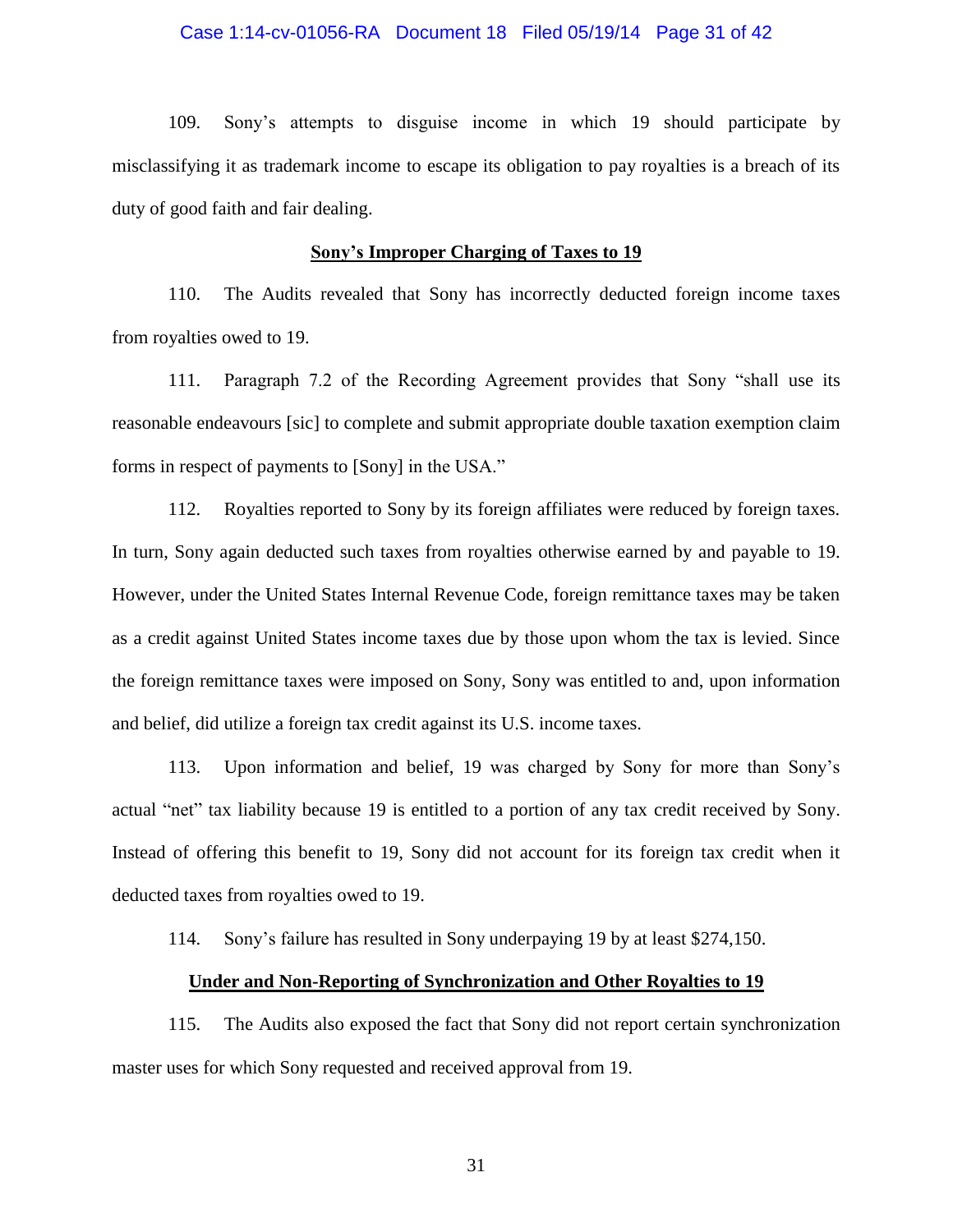### Case 1:14-cv-01056-RA Document 18 Filed 05/19/14 Page 32 of 42

116. Based on the approval of 19, Sony licensed the right to "synchronize" certain Masters in films and/or television shows and received income as a result. All of the synchronization income was not reported by Sony in its accountings to 19.

117. The full amount of unreported synchronization income will be determined during discovery. However, Sony's failure to report synchronization income has resulted in an underpayment to 19 of at least \$173,935.

118. Further, Sony simply failed to pay royalties to 19 for a number of products that were actually sold, but never reported.

119. This failure is demonstrated by the fact that Sony is holding some royalties in a "suspense account" even though those royalties are for products which embody the Masters. The auditors have been unable to determine the amounts held in "suspense accounts" because Sony has failed to produce documents related to payments on certain items held in these "suspense accounts."

#### **Improper Royalty Deductions for Compilation Albums Sold Through TV Advertising**

120. The Audits revealed that Sony improperly reduced the royalty rate owed to 19 for television advertised sales for Compilation Albums.

121. Paragraph 7.5.1 of the Recording Agreements provides the royalty rate for Records Sold through marketing, utilizing a major television or radio advertising campaign, may be reduced by not more than 50% of the otherwise applicable rate, for a specified period of time, so that Sony may recoup an amount not in excess of 50% of the amount of the cost of the radio or television advertising campaign concerned.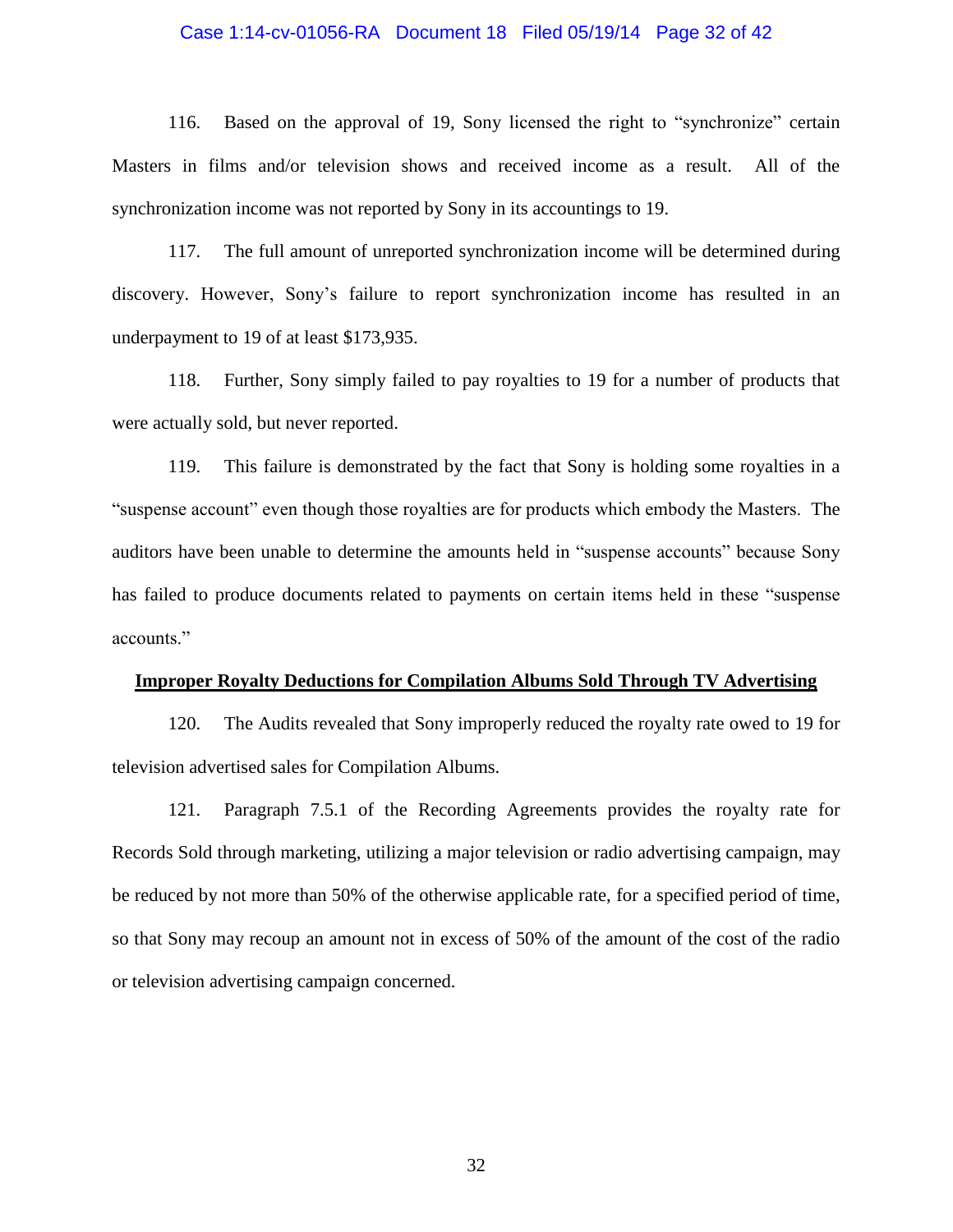### Case 1:14-cv-01056-RA Document 18 Filed 05/19/14 Page 33 of 42

122. Paragraph 7.5.1 does not apply to Compilation Albums because that paragraph is only applicable to "Records Sold." Compilation Albums, pursuant to the definitions set forth in the Recording Agreements, are not Records Sold.

123. Paragraph 1.32 of the Recording Agreements defines Records Sold as "Records shipped or otherwise distributed for sale in respect of which Company is paid in the USA . . . ." Paragraph 1.27 states, "The noun "Record" shall mean a reproduction of Audio Material." Paragraph 1.4 states, "Audio Material" shall mean any audio only Recording(s) of Artist's Performance(s) made pursuant to this Agreement." In effect this means, Paragraph 7.5.1. only applies to an Album consisting solely of Masters performed by a single Artist and not to Albums comprised of individual Tracks from multiple artists, which is what Compilation Albums are.

124. Accordingly, the Recording Agreements are, at best, ambiguous on whether Compilation Albums are "Records Sold" under the Recording Agreements. Notwithstanding the foregoing, paragraph 7.4.2 of the Recording Agreements appears to make "Compilation Albums" a "category" or "subset" of "Records Sold." Accordingly, because Sony drafted the Recording Agreements, this ambiguity should be construed against Sony, and paragraph 7.5.1 and 7.5.2 should not be applicable to TV and radio advertising of Compilation Albums.

125. This is especially true as the language of paragraphs 7.5.1 and 7.5.2 does not logically apply to Compilation Albums. Under these paragraphs, Sony has the right to recover up to one half of the costs of the TV and radio advertising campaign spends for the Album concerned. By definition, a Compilation Album contains multiple artists and 19's Artist is always just one of the usual 20 to 30 artists on the Album. It would be inequitable and unprecedented to charge 19, who is receiving only a small pro-rata percentage of the total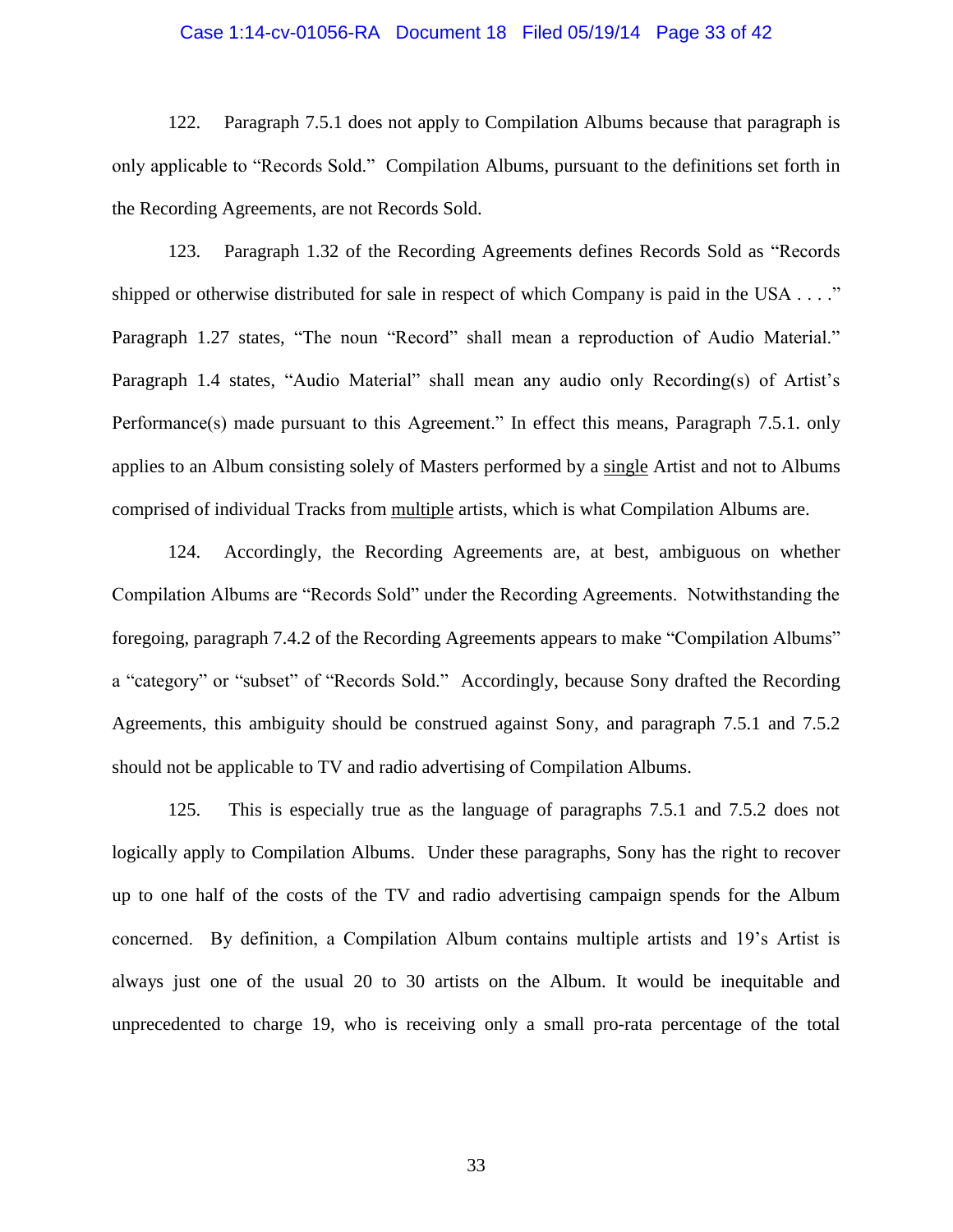### Case 1:14-cv-01056-RA Document 18 Filed 05/19/14 Page 34 of 42

royalties due, with 50% of the advertising costs of the entire Album. In construing this ambiguity against Sony, 19 should bear none of these costs.

126. Lastly, such a conclusion is supported by the custom and practice in the industry which is to not charge an individual artist for advertising spent on a Compilation Album since the advertising undertaken benefits all the artists (and their labels) on the Compilation Album, not just the artist on a single track.

127. In addition, Sony failed to provide documentation, as required by the Recording Agreements, which demonstrates Sony did in fact incur the alleged costs of the major television advertising campaign related to Compilation Albums.

128. Sony's improper royalty rate reduction for television advertised sales for Compilation Albums resulted in an underpayment to 19 of at least \$194,121.

### **Sony's Wrongful Attempt to Recoup Payments from 19**

129. After 19 submitted its numerous claims set forth in the Audits, Sony falsely manufactured counterclaims in an attempt to force 19 to settle for an amount less than what is due.

## **Sony Attempts to State Compilation Albums Are Not Albums**

130. First, Sony incorrectly and disingenuously contends that it has overpaid 19 for Compilation Albums on the basis that all recorded products, other than the defined term "Album," should be paid based upon the lower royalty rate associated with "Records other than Albums."

131. "Records other than Albums" is not defined in the Recording Agreements.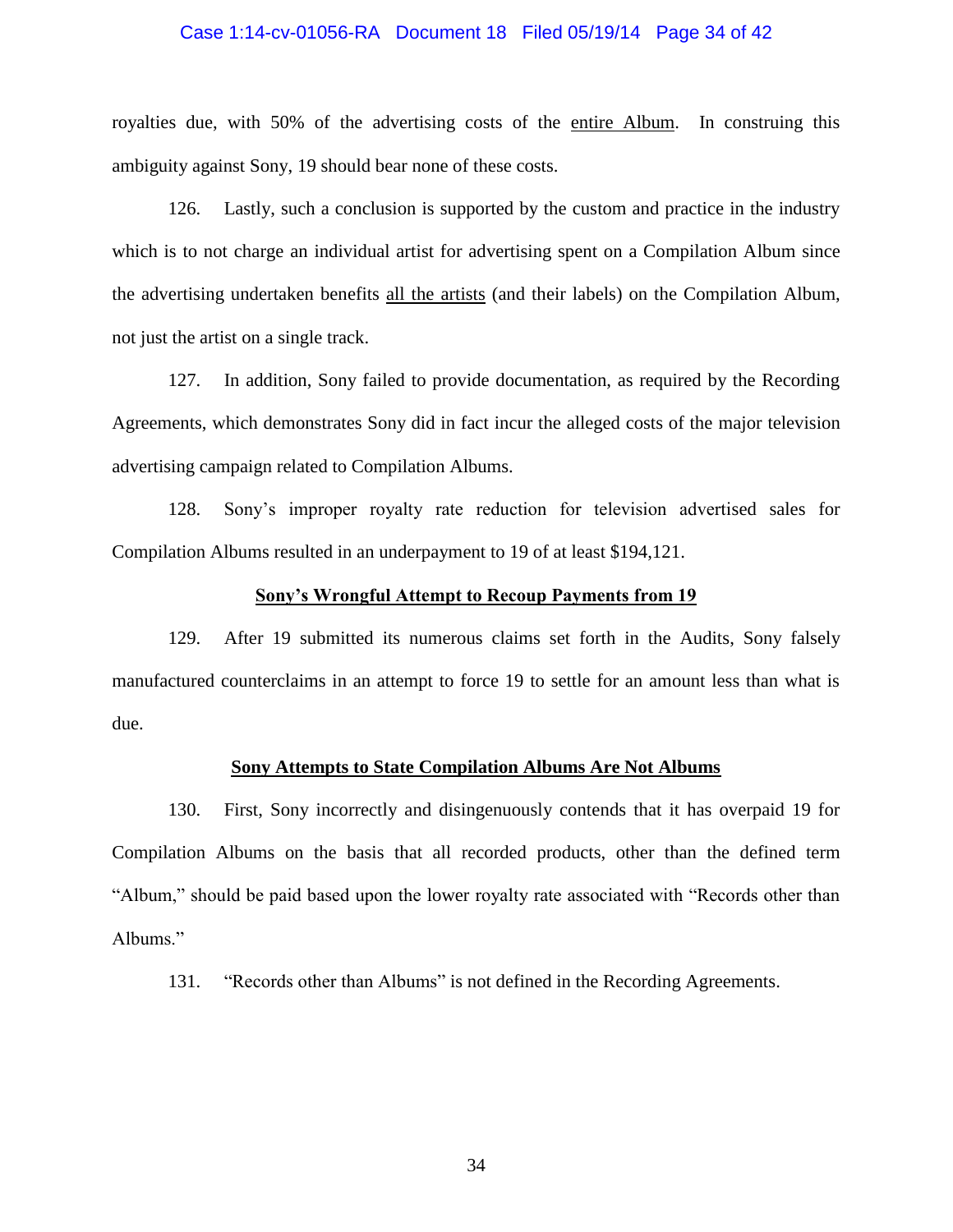### Case 1:14-cv-01056-RA Document 18 Filed 05/19/14 Page 35 of 42

132. However, Compilation Albums are a category of Albums. The use of the term "Album" in the name demonstrates that "Compilation Albums," as a category of Albums, were intended to be paid under the Album rate structure.

133. Moreover, historical industry customs and practices demonstrate that "Compilation Albums" are paid under the royalty provision of recording agreements applicable to "Albums." The practice of the parties before a dispute arises is the clearest indication of the intent of the parties in entering the Recording Agreements and before the instant dispute arose Sony always paid Compilation Albums at the Album rate.

134. Additionally, Paragraph 7.4.2 of the Recording Agreements already contemplates a reduction to the standard Album rates for the category of Compilation Albums, so Sony's assertion would effectively result in a "double deduction" for the same thing. Moreover, Paragraphs 7.4.2(c) and (d) require that the specified fractional reduction is to be based on the "otherwise applicable rate" which, in the case of a Compilation Album, would be the rate applicable if the product concerned were not a Compilation Album, which, because a Compilation Album is a special category of Album, would be a standard Album, and thus you must start with the basic "Album" rate and then apply the specified percentage reduction. Sony's claim is illogical and without merit.

#### **Sony's claim it overpaid 19 for Digital Track Downloads is Unsupported**

135. Sony wrongfully claims that it has incorrectly compensated 19 at a higher rate for digital Track downloads. Sony makes two claims, one being that 19 was improperly paid at the Album rate and should have been paid under the lower "Records other than Album" rate. Second, Sony contends that 19 should have been paid at 80% of the applicable royalty rate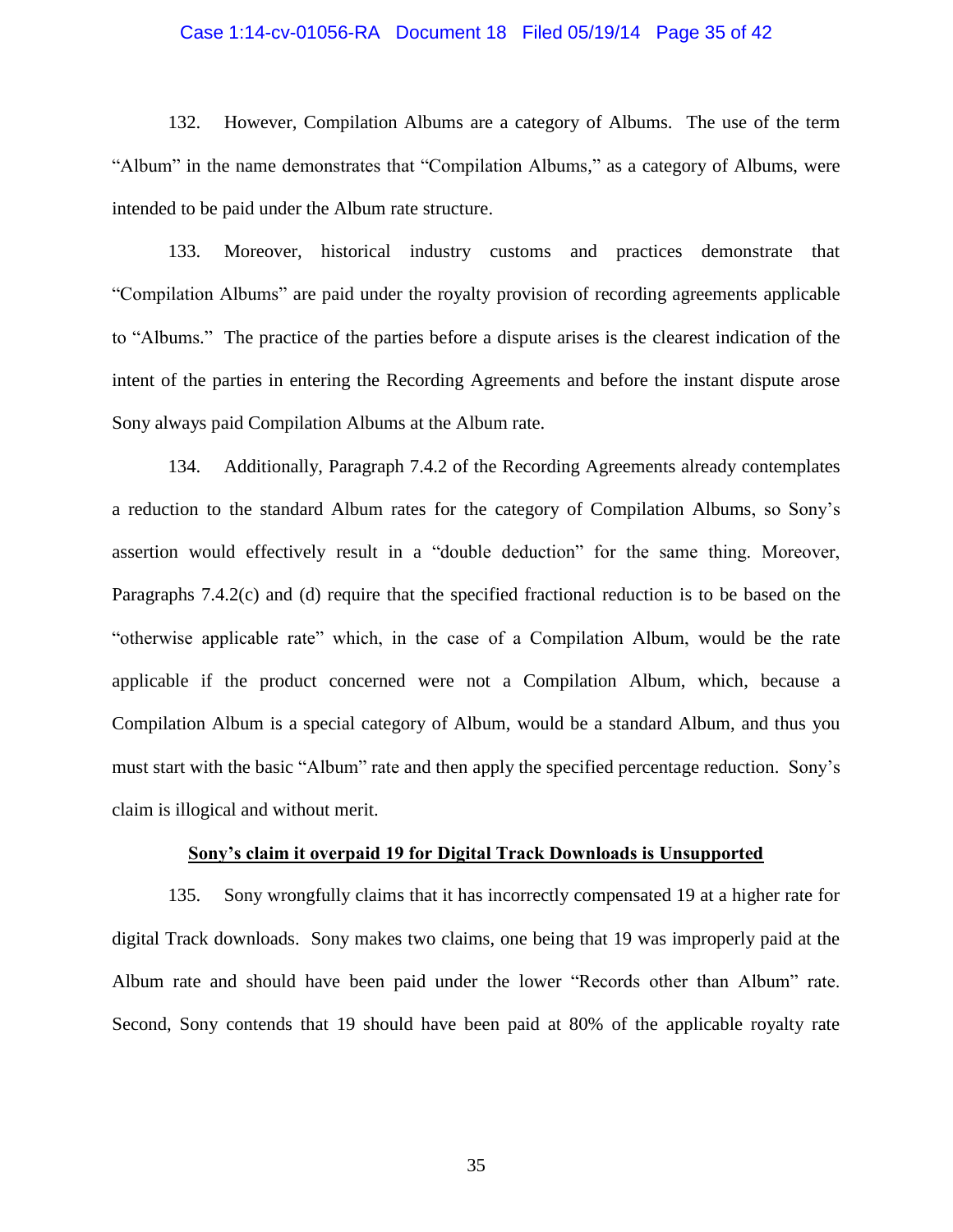### Case 1:14-cv-01056-RA Document 18 Filed 05/19/14 Page 36 of 42

pursuant to Paragraph 7.7 of the Recording Agreements as Electronic Records were, according to Sony's allegation, a "new technology" when the sales concerned took place.

136. Sony is incorrect that single Track downloads should not be compensated under the royalty rate associated with the Album configuration. As discussed above, "Album" is defined in Paragraph 1.1 of the Recording Agreements as "a Record containing not less than twelve (12) (or such lesser number as [Sony] may require) nor more than twenty-five (25) different Tracks and totaling no fewer than forty-five (45) minutes of playing time (unless otherwise agreed by [Sony] in writing in respect of a particular)."

137. Paragraph 7.1 of the Recording Agreements explains that royalty rates shall be determined "according to the country of retail sale, the Contract Period of release, and the nature and configuration of the applicable Record . . . " As earlier noted, when an end user purchases an individual Track from a DSP, they rarely purchase it from a section listing it as a "single" but virtually always go to the Album section and pick and choose individual Tracks off the Album(s) of his or her choice. Therefore, if an individual download is purchased from an Album configuration, the Album rate should apply as each individual download is certainly not a "single" as customarily understood in the music industry but is really just a "segment" of an Album. Imagine if someone elected to purchase 11 Tracks off a 12 Track Album. Should Sony be paying the reduced "singles" rate for those 11 Tracks (see earlier discussion as to why "singles" traditionally had a lower royalty rate) or should they pay 11/12 of the Album Rate? Moreover, as earlier noted, Sony almost always makes more money per Track on individual downloads than they do when an entire Album is purchased, so to pay a low rate on individual downloads is unconscionable and illogical.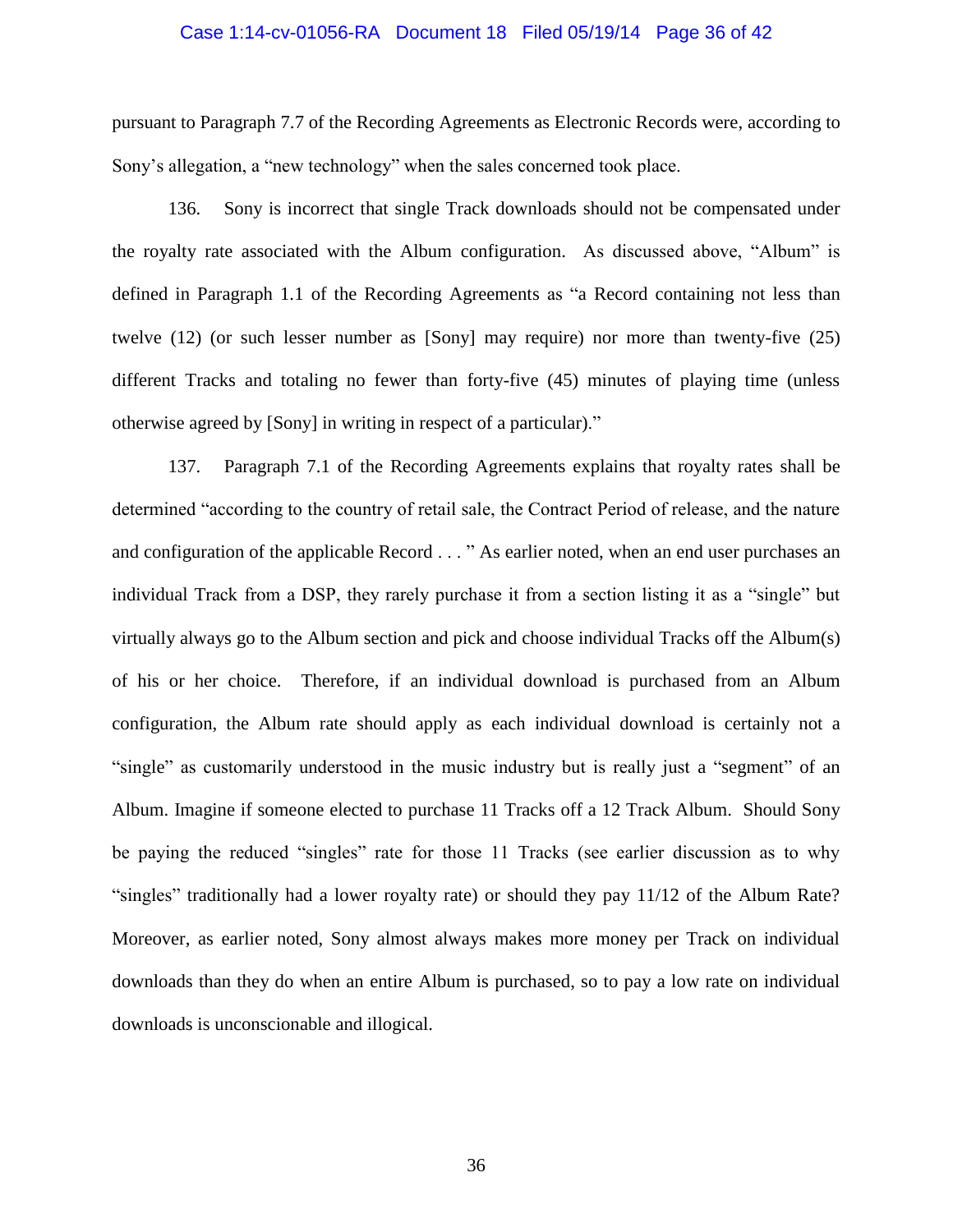### Case 1:14-cv-01056-RA Document 18 Filed 05/19/14 Page 37 of 42

138. In fact, on iTunes, certain Tracks, which would have been historically considered "singles" within the industry custom and practice, are listed as "singles." However, those same Tracks are also available for purchase as a segment of an album. For instance, the Track "All I Ever Wanted" by Kelly Clarkson is available for purchase as both "All I Ever Wanted – Single" and as a segment of an Album from the Album *All I Ever Wanted*. This clearly demonstrates that Sony always considers certain releases which have been marketed, promoted and exploited in the manner of traditional "singles" to be singles and those same Tracks to be available as a segment of an Album.

139. Sony's position regarding this so-called underpayment has only been developed in order to avoid paying 19 the full amounts due it. Before this dispute arose, Sony never attempted to claim individually downloaded Tracks from Albums were not to be paid at the Album rate. To the contrary, Sony repeatedly stated that individual Track downloads were to be paid at the Album rate. In a January 17, 2007 e-mail, Sony stated an individual Track was to be paid at "standard download royalty ([A]lbum rate x net receipts)." This position was confirmed in a January 31, 2007 e-mail.

140. Julie Swidler, Sony's Vice President of Business Affairs and General Counsel, was copied on this e-mail and did not object to that characterization.

## **Sony Wrongful Attempts to Take an Improper Deduction under New Technology Provision**

141. With respect to Sony's inaccurate position that individual Track downloads should be paid at 80% of the applicable royalty rate as digital downloads constitute "new technology," even if this position was correct, Sony can only apply the 20% deduction on digital track downloads until digital sales reach 15% market penetration, which, in the United States, where the vast majority of the sales occurred, occurred no later than July 1, 2004.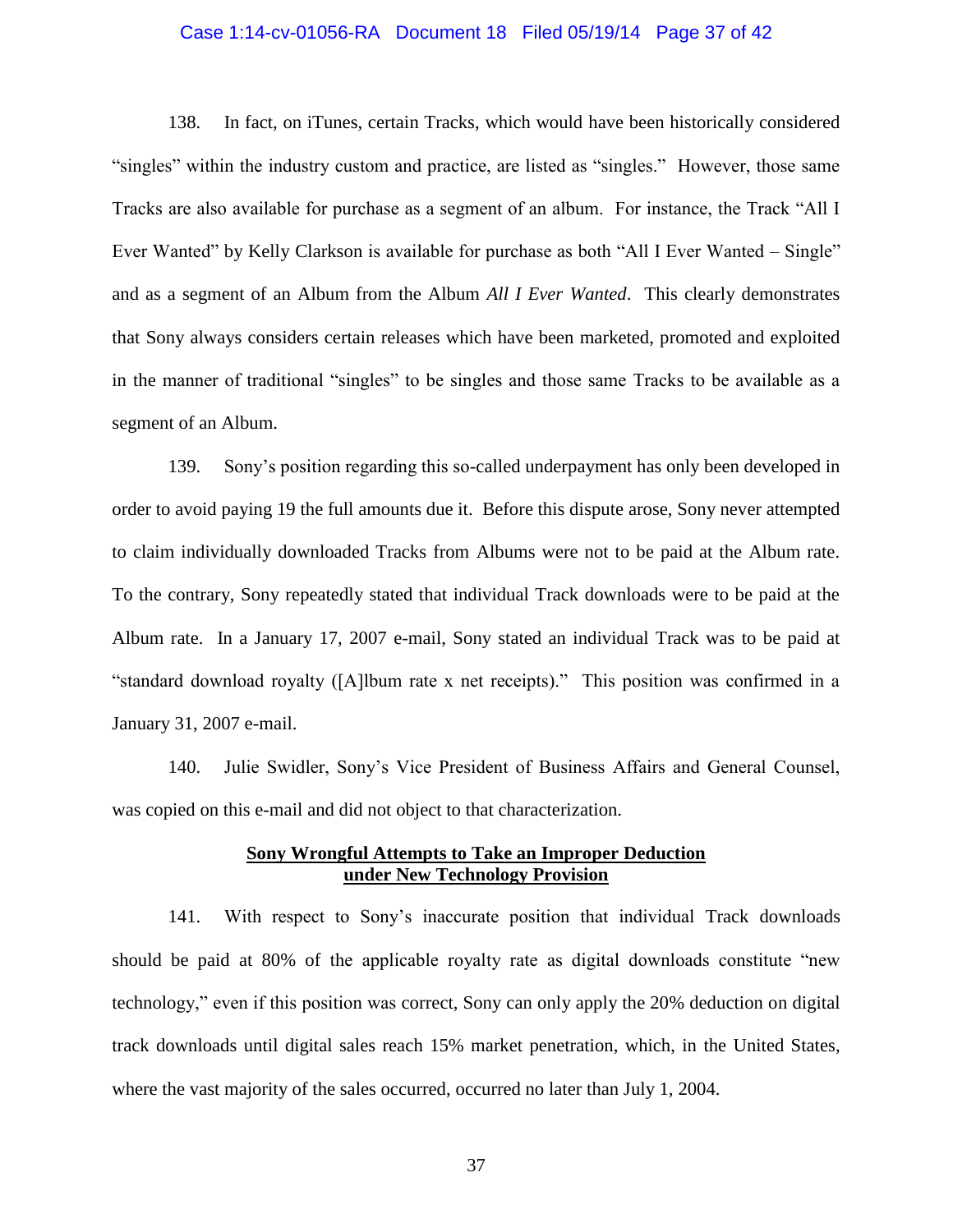## **Sony's Failure to Allow a Full and Fair Audit**

142. Paragraph 17.4 of each Recording Agreement gave 19 the explicit right to inspect Sony's books and records through an audit procedure. Specifically, Sony agreed to allow 19 to "inspect examine and otherwise audit [Sony's] books and records for the purposes of determining the accuracy of [Sony's] statements to [19] hereunder." However, Sony failed to allow 19 access to all its relevant books and records.

143. Upon information and belief, Sony has underpaid 19 for certain foreign sales. However, Sony did not provide foreign source statements or foreign price lists as part of the Audits and thus prevented 19's auditors from verifying if 19 had been properly accounted to by Sony from all its substantial foreign sales and other exploitations of the Masters.

144. Additionally, Sony has failed to provide numerous documents. A small sample of these documents includes: (1) agreements between Sony and DSPs; (2) actual budgets and/or properly "approved" budgets for numerous Artists' videos, (3) back-up documentation and/or other information regarding expenses charged to 19's account, (4) invoices for amounts deducted from 19's royalties, (5) proof of royalty payments, such as for the use of the Clarkson Master, "Respect," in the film *Ella Enchanted*, (6) agreements and approvals for the use of Archuleta Masters in the video games *Total Dance 2009* and *Idol Stars*, (7) backup information supporting producer deductions, (8) documentation showing the amount of fees paid for the use of the Aiken Master "This is the Night" during the Miss America Pageant broadcast, (9) label copy, (10) distribution reports, (11) perpetual inventory reports, (12) foreign source royalty reports, (13) foreign price lists, (14) source statements from DSPs, (15) Sony's intercompany license (or other agreements) between it and its affiliates, (16) unpaid suspense reports, and many other necessary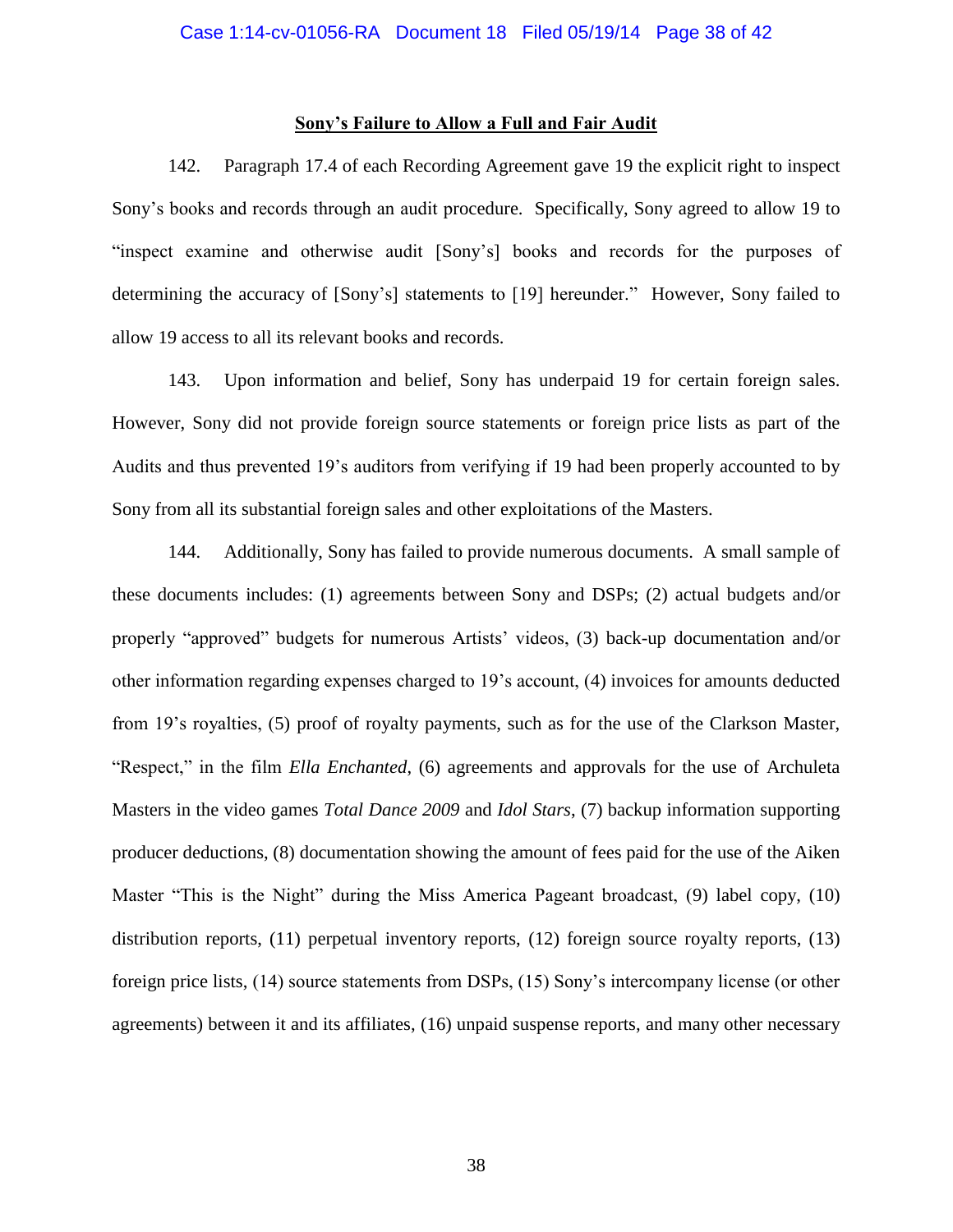### Case 1:14-cv-01056-RA Document 18 Filed 05/19/14 Page 39 of 42

documents and sources of information. Further, the auditors are unable to determine if the documents provided are actually complete.

145. This failure to provide all necessary documentation and information puts 19 and its auditors in the untenable position of not being able to properly uncover, calculate, and assert all the vast breach of contract claims it has against Sony.

### **Individual Claims**

#### **Failure to Correctly Pay for Kelly Clarkson Masters Used in Connection with Glaceau**

146. In 2007, Glaceau wanted to use certain Clarkson Masters in a Vitamin Water promotion. After negotiations, 19 and Clarkson approved the use of the Masters. However, Sony has failed to properly account and pay for this use of the Masters.

147. In accounting for and paying 19 for Masters used in connection with Glaceau's Vitamin Water promotion, Sony has taken unwarranted producer deductions from the royalties due for this Glaceau release. Sony is unable to provide any documentation relating to producer payments and has advised 19 that no producers were paid for the Glaceau release, but Sony has deducted more than \$20,000 from the royalties due 19 as producer expenses.

## **19 is Due Reimbursement for its Accounting Fees**

148. The Recording Agreements provide that if settled findings revealed during an audit are in excess of 10% of the actual payments to 19 during the periods covered by the audit, then 19 is entitled to recover its costs in performing the audit.

149. Sony has failed to settle these claims, but Sony's underpayments to 19 on a per Artist basis as revealed by the Audits far exceed 10% of the payments made to 19 for the royalty periods in question. As such, 19 is entitled to recover its costs in performing the Audits.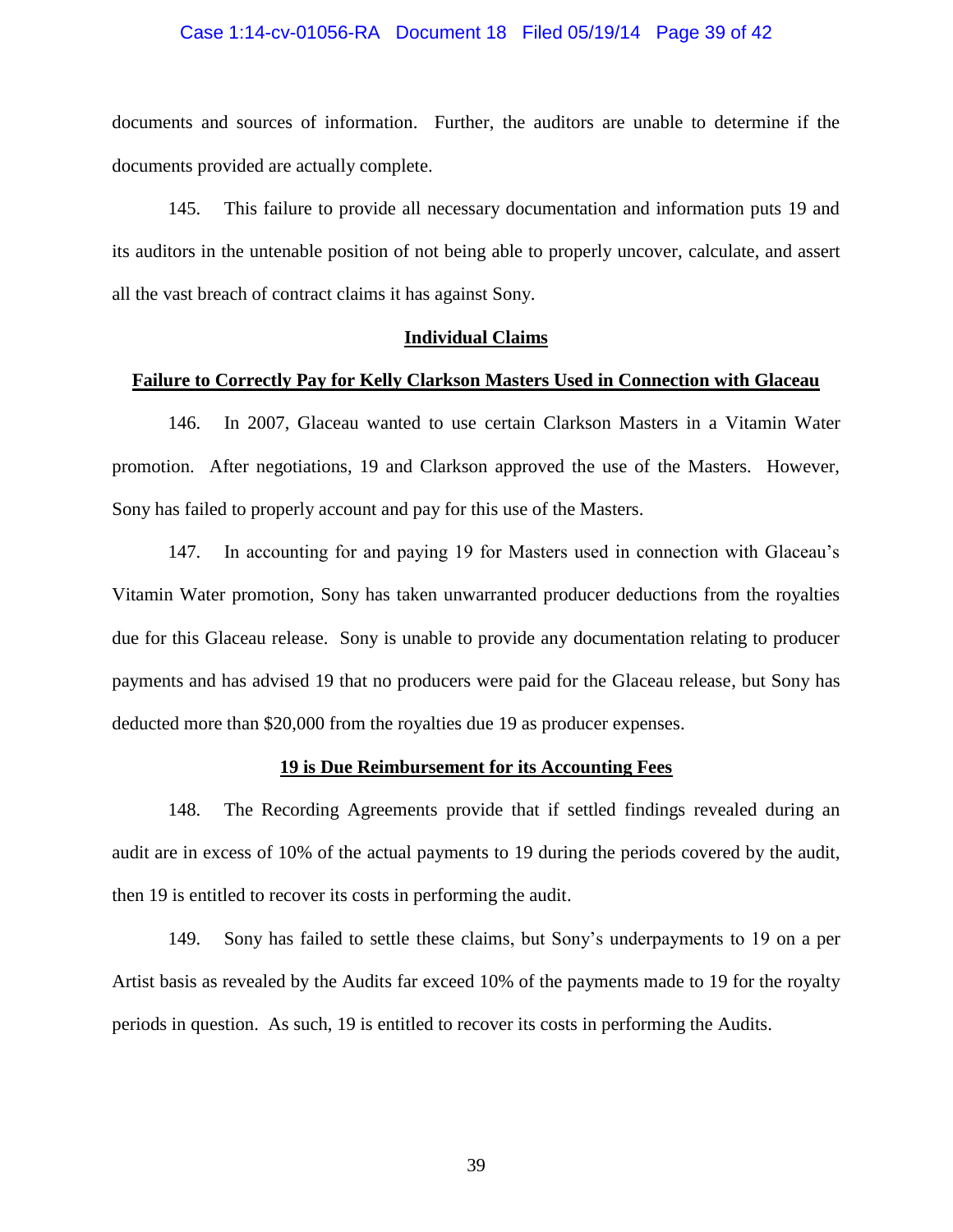### Case 1:14-cv-01056-RA Document 18 Filed 05/19/14 Page 40 of 42

150. The underpayments described above, including 19's right to prejudgment interest, along with Sony's wrongful actions, have resulted in direct financial losses to 19 well in excess of \$9,000,000.

# **Claim I Breach of Contract**

151. 19 realleges each and every allegation in paragraphs above as if fully set forth herein.

152. 19 and Sony have valid and enforceable contracts, the Recording Agreements.

153. Sony has failed to comply with the terms of the Recording Agreements, and failed to fulfill its obligations under the Recording Agreements, by failing to properly account to and pay 19 royalties for licensing, sales, and other exploitations of the Masters. Sony's failures include, but are not limited to, incorrectly calculating products sold, incorrectly paying 19 based on products sold, failing to allow 19 a full and fair opportunity to conduct an audit, attempting to recoup monies not owed to Sony, and failing to account to and pay 19 fifty percent (50%) of Sony's Receipts from its leasing or licensing of the Masters to streaming services.

154. Indeed, by reason of Sony's failure to provide all documents and information required by the Recording Agreements, which is in and of itself a breach of the Recording Agreements, 19 has been additionally damaged in ways not presently known or quantifiable.

155. By reason of the foregoing and other acts not presently known by 19, Sony has knowingly and materially breached its contractual obligations to 19 under the Recording Agreements.

156. Sony's material breach of the Recording Agreements is the legal cause of substantial damage to 19 for which 19 seeks monetary damages in an amount to be determined at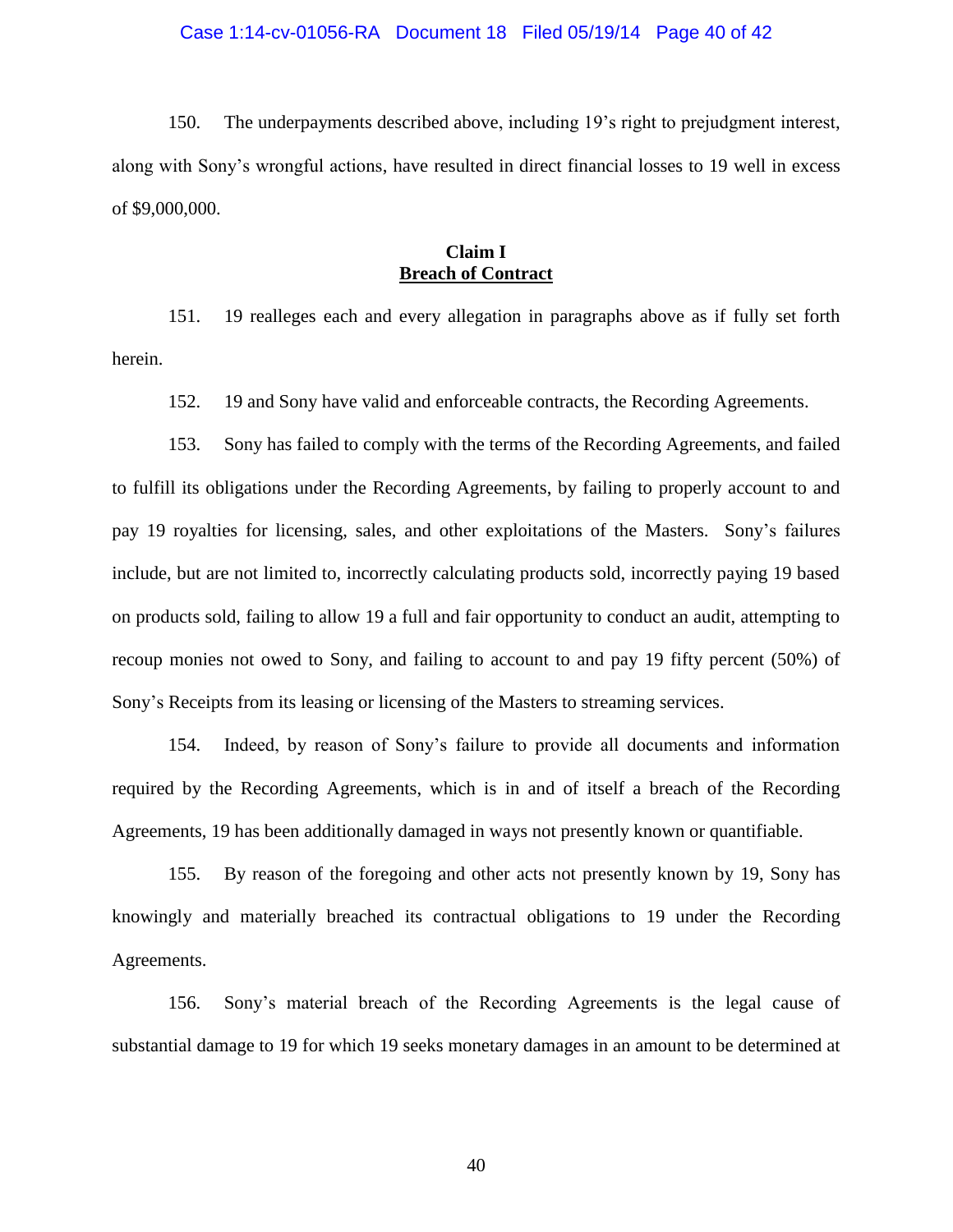#### Case 1:14-cv-01056-RA Document 18 Filed 05/19/14 Page 41 of 42

the time of trial, which upon information and belief is in excess of \$9,000,000, inclusive of prejudgment interests and other costs to which 19 is entitled.

## **Claim II Breach of the Duty of Good Faith and Fair Dealing – Alternative Pleading**

157. 19 realleges each and every allegation in paragraphs above as if fully set forth herein.

158. 19 and Sony have valid and enforceable contracts, i.e., the Recording Agreements.

159. 19 has performed all its obligations under the Recording Agreements.

160. Sony, by and through its conduct and actions described in the Complaint, and by other actions not presently known by 19, wrongfully withheld the benefits of the Recording Agreements from 19 by performing in bad faith and abusing its discretion. These actions include, but are not limited to, Sony's mischaracterization of its streaming agreements in order to avoid its royalty obligations and Sony's entry into agreements to sell segments of Albums, which clearly benefited Sony in many ways, and then failing to treat the aggregate of those segments as TEAs for purposes of calculating escalations, which clearly was a detriment to 19. Such actions by Sony frustrated the purpose of the Recording Agreements, and deprived 19 and its Artists of the fruits of said Recording Agreements.

161. Sony's actions in wrongfully withholding the benefits of the Recording Agreements from 19 and frustrating the purpose of the Recording Agreements is the legal cause of substantial damage to 19 for which 19 seeks monetary damages in an amount to be determined at the time of trial.

## **Prayer for Relief**

WHEREFORE, 19 prays for judgment against Sony as follows: